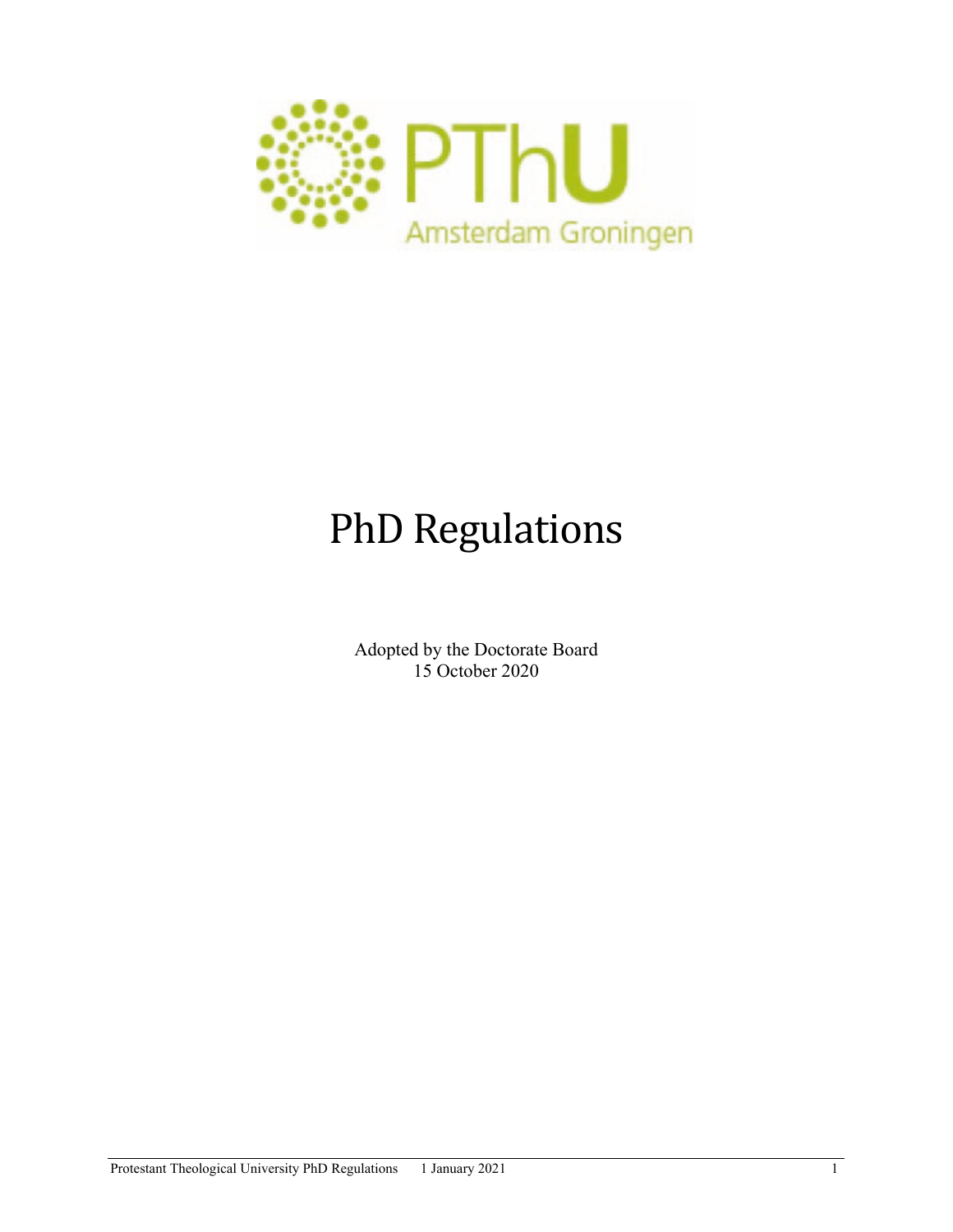# Chapter 1 – General provisions

| <b>Article 1.1</b>                                        |                                                                                                                                                                                                                             |
|-----------------------------------------------------------|-----------------------------------------------------------------------------------------------------------------------------------------------------------------------------------------------------------------------------|
| The following definitions apply within these Regulations: |                                                                                                                                                                                                                             |
| University                                                | Protestant Theological University                                                                                                                                                                                           |
| Act                                                       | Higher Education and Research Act (WHW)                                                                                                                                                                                     |
| <b>Management Regulations</b>                             | (bestuursreglement) the regulations pursuant to Article 9.4 of the Act and<br>Ordinance 13-8-3 of the Church Order of the Protestant Church in the Netherlands                                                              |
| Doctorate Board                                           | (college voor promoties) the board referred to in Article 5.14 of the Management<br>Regulations; all of the members have ius promovendi                                                                                     |
| <b>Examination Committee</b>                              | (examencommissie) the committee referred to in Article 5.8 of the Management<br>Regulations                                                                                                                                 |
| PhD candidate                                             | a person who, pursuant to Article $7.18(2)$ and Article $7.18(3)$ of the Act and having<br>fulfilled the requirements stipulated in these Regulations, has been admitted to a<br>PhD defence or is preparing a dissertation |
| supervisor                                                | (promotor) the full professor referred to in Article 5.3 and Article 5.4 of the<br>Management Regulations, appointed in this capacity by the Doctorate Board,<br>pursuant to Article 7.18(5) of the Act                     |
| second supervisor                                         | the full professor who assists the supervisor in supervising the PhD candidate,<br>appointed in this capacity by the Doctorate Board, in accordance with Article 4.1<br>paragraph 2 of these Regulations                    |
| co-supervisor                                             | the PhD-holding expert who assists the supervisor in supervising the PhD<br>candidate, appointed in this capacity by the Doctorate Board, in accordance with<br>Article 5.1 of these Regulations                            |
| <b>Assessment Committee</b>                               | (beoordelingscommissie) the committee that assesses whether the submitted<br>manuscript will be accepted as a dissertation                                                                                                  |
| dissertation                                              | the academic treatise in the form of a book or a collection of articles, as referred to<br>in Article $7.18(2)$ b of the Act                                                                                                |
| propositions                                              | statements appended to the dissertation that have been formulated by the PhD<br>candidate, who wishes them to be accepted as true                                                                                           |
| PhD defence                                               | the ceremony at which the public defence of the dissertation and its related<br>propositions takes place and – provided that the relevant requirements have been<br>fulfilled – the PhD degree is conferred.                |

## **Article 1.2**

- 1. A doctorate can be obtained at the University on the basis of the PhD defence. These Regulations are the PhD Regulations referred to in Article 5.15 of the Management Regulations.
- 2. The PhD Regulations were adopted by the Doctorate Board on 15 October 2020, with due regard to the relevant provisions of the Act, and came into effect on 1 January 2021.

# **Article 1.3**

If the roles referred to in these Regulations are (in certain cases) fulfilled by a woman, the masculine terms and words should (in those cases) be read in the feminine form.

# **Article 1.4**

- 1. Where reference is made in these Regulations to supervisor and/or co-supervisor, these should be read as supervisors or co-supervisors if more than one appointment has been made.
- 2. In the absence of the Rector, or if the Rector has been appointed as the supervisor or wishes to be a member of the Assessment Committee, his powers will be temporarily exercised by another full professor of the University, to be appointed for this occasion by the Rector.
- 3. With respect to the matters discussed in the non-public meetings referred to in Article 6.2 paragraph 6 and Article 8.6 paragraph 4 and during the appeal procedure, all the persons present are bound by an obligation of secrecy.

# **Article 1.5**

The PhD Regulations of the PThU are applicable to all PhD defences at the University and, with due regard to the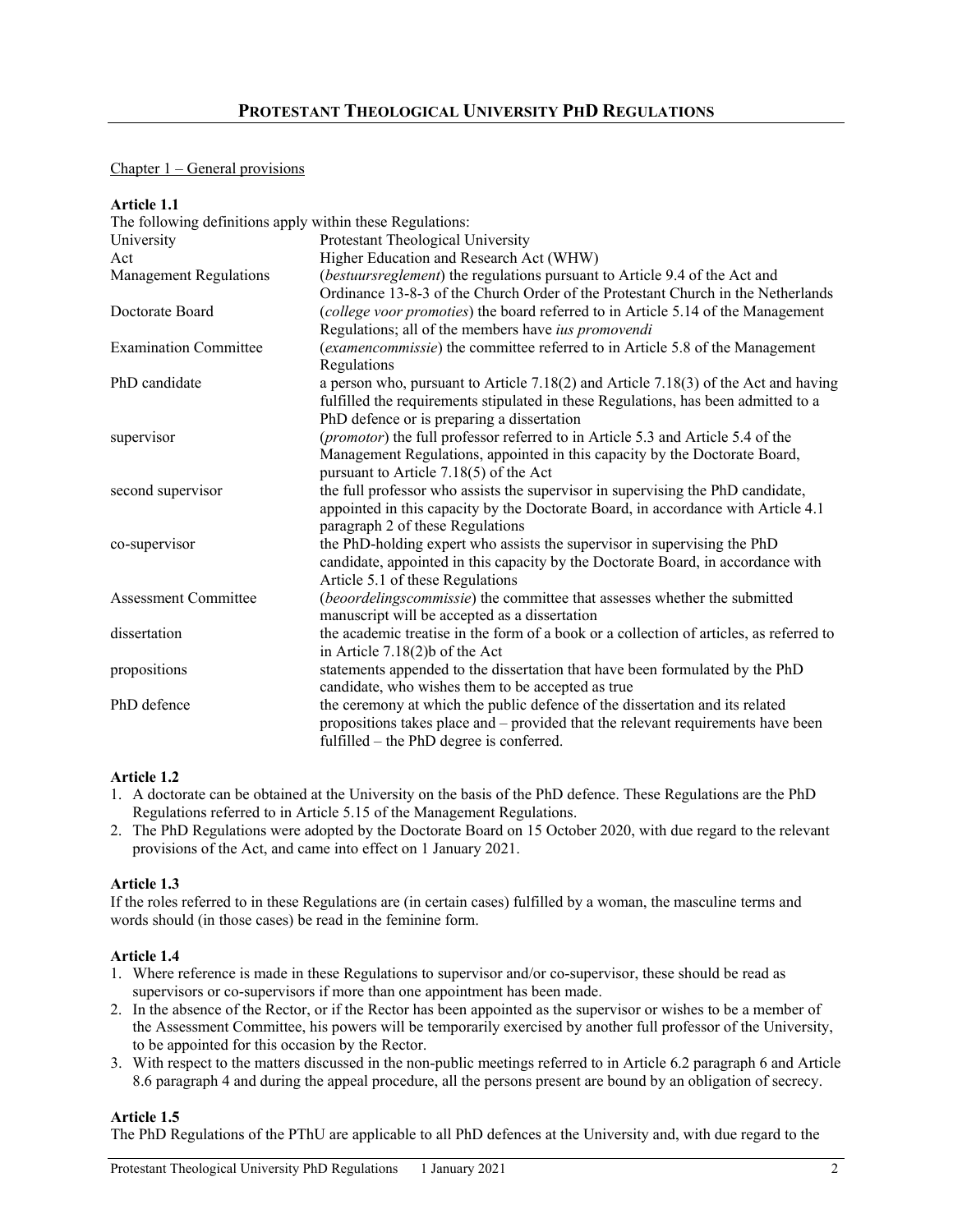provisions of Chapters 12 and 13, to PhD defences that take place elsewhere in consequence of collaboration agreements between the University and other academic education institutions, insofar as different arrangements were not made when the partners entered into these collaboration agreements.

# **Article 1.6**

The PhD candidate, supervisor and co-supervisor must comply at all times with the standards of academic integrity, as formulated in the Netherlands Code of Conduct for Research Integrity (VSNU, 2018).

# **Article 1.7**

- 1. The partner of the PhD candidate, a blood relative or first- or second-degree relative of the candidate, or other persons whose relationship with the candidate should preclude them from assessing the candidate's work may not be appointed as a supervisor, co-supervisor or member of the Assessment Committee.
- 2. The partner of a supervisor and, where applicable, the partner of a co-supervisor may not be appointed as a member of the Assessment Committee.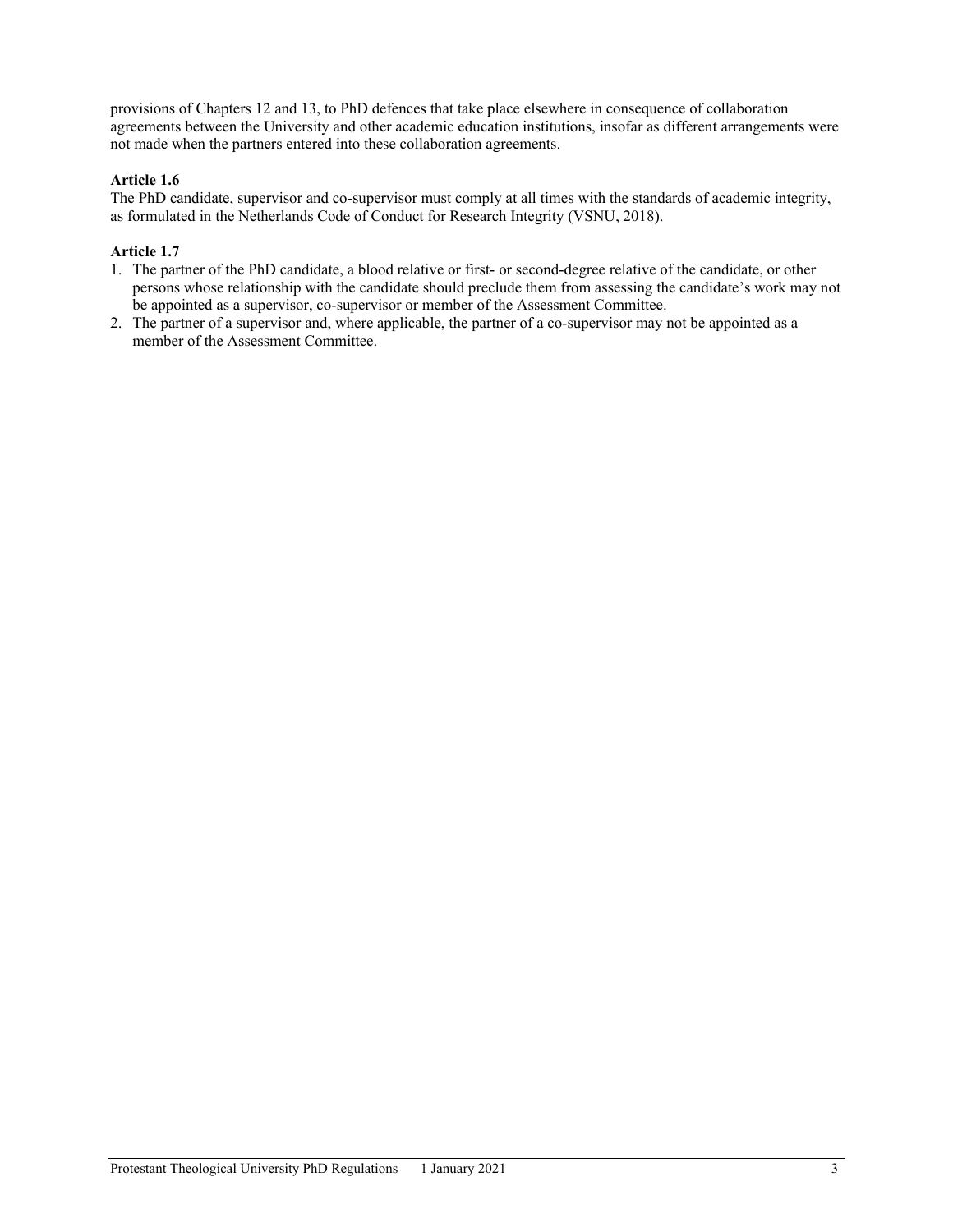## Chapter 2 – Admission to PhD studies

#### **Article 2.1 – Conditions for admission**

- 1. Admission to PhD studies is granted by the PhD Admission Committee, on behalf of the Doctorate Board, at the request of the prospective PhD candidate. The composition and appointment procedure for the members of the PhD Admission Committee are laid down in the Rules for Admission to PhD Studies, which form an integral part of these PhD Regulations.
- 2. Admission to PhD studies will be granted to applicants who:
	- a) pursuant to Article 7.10a(1), (2) or (3) of the Act have been awarded a master's degree, as evident from a certificate, or have passed the corresponding and equivalent final examination of a foreign higher education institution, as evident from a certificate;
	- b) have found a full professor or senior lecturer (US: associate professor) to whom the Doctorate Board has granted *ius promovendi* and who fulfils the requirements stipulated in these Regulations to be appointed as a supervisor, who is willing to supervise the PhD studies proposed by the prospective PhD candidate as the supervisor; and have found a full professor or senior lecturer who has *ius promovendi* at either the University or another academic education institution, who is willing to supervise the PhD studies proposed by the prospective PhD candidate as the second supervisor and/or have found a senior lecturer or lecturer (US: assistant professor) who fulfils the requirements stipulated in these Regulations to be appointed as a co-supervisor, who is willing to supervise the PhD studies proposed by the prospective PhD candidate as the co-supervisor;
	- c) have demonstrably studied the current insights and requirements relating to academic integrity;
	- d) have demonstrably studied the current scientific methods and techniques in the research field;
	- e) can submit an approved research proposal, including a training and supervision plan;
	- f) can submit an approved data management plan;
	- g) have endorsed the Netherlands Code of Conduct for Research Integrity;
	- h) have fulfilled the other requirements stipulated in or pursuant to these Regulations.
- 3. At the request of the Admission Committee, the Examination Committee will assess the extent to which the diploma awarded by the foreign study programme referred to in paragraph 2 subparagraph a is equivalent to the master's degree referred to in Article 7.10a(1), (2) or (3) of the Act. When making this assessment, the Examination Committee will take into account the advice received on behalf of the Admission Office of the University of Groningen, at the request of the Admission Committee.
- 4. In special cases, the Doctorate Board can grant admission to PhD studies, on the proposal of the Admission Committee, to a prospective PhD candidate who satisfies the conditions stipulated in paragraph 2 subparagraphs b to h, but not the condition stipulated in paragraph 2 subparagraph a, provided that the applicant can prove in another way that he has sufficient knowledge.
- 5. In this case, the request for admission must be accompanied by a statement issued by the Examination Committee, showing that the applicant's level of education and knowledge is equivalent to that of persons to whom the University has awarded the master's degree.
- 6. Persons who have already been awarded a doctorate or equivalent degree will not be admitted to PhD studies, unless their intended dissertation is based on research in a different domain of knowledge than their earlier dissertation.
- 7. The age of the PhD candidate may not form an obstacle to admission.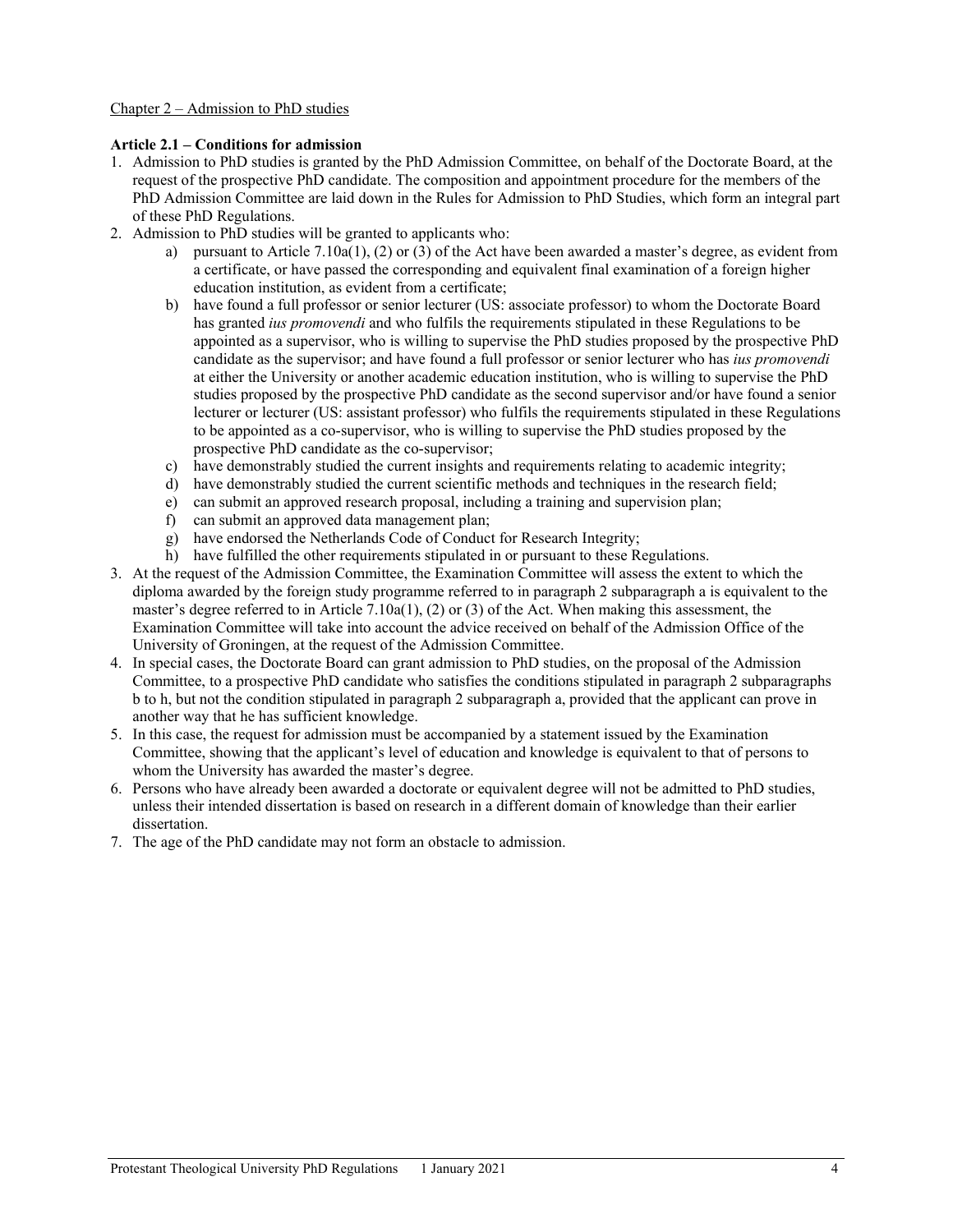#### **Article 2.2 – Procedure for admission to PhD studies**

- 1. A request for admission is submitted to the Admission Committee and consists of the admission form, accompanied by the documents referred to in paragraph 2; it is signed by both the prospective PhD candidate and the intended supervisor, and dated.
- 2. A request for admission will only be accepted for consideration if the admission form is accompanied by the following documents:
	- a) A written statement issued by the full professor(s) and/or senior lecturer(s) and/or lecturer(s) referred to in Article 2.1 paragraph 2 subparagraph b, confirming his/their willingness to act as the supervisor, second supervisor or co-supervisor.
	- b) A research proposal, including a training and supervision plan and a data management plan, established in consultation between the intended supervisor and the prospective PhD candidate.
	- c) An authenticated copy of the certificate referred to Article 2.1 paragraph 2 subparagraph a, accompanied by the Examination Committee's statement referred to in Article 2.1 paragraph 3, where applicable.
	- d) A list of grades relating to the certificate referred to in subparagraph c.
	- e) The applicant's curriculum vitae.
	- f) A copy of the thesis written as part of the final examination curriculum of the master's programme for which the applicant received the master's degree.
	- g) A copy of the applicant's identity document.
- 3. The admission form referred to in paragraph 1 states the name and address of the prospective PhD candidate; the nature, place and date of the final examination that formed the basis for awarding the certificate referred to in Article 2.1 paragraph 2 subparagraph a; the topic of the dissertation; and the name, address and teaching  $\&$ research remit of the intended supervisor.
- 4. The research proposal, including the training and supervision plan and the data management plan, will be assessed by the Admission Committee on the basis of the criteria established by the Doctorate Board on the advice of the Research Practice Committee.
- 5. After receiving a request for admission, the Admission Committee will decide whether the prospective PhD candidate is unconditionally admissible, conditionally admissible or non-admissible to PhD studies.
- 6. When making its decision, the Admission Committee will comply with the rules of procedure laid down in the Implementation Regulations for the PhD Admission Procedure, which form an integral part of the University's PhD Regulations.
- 7. The prospective PhD candidate has the right to object against the Admission Committee's decision, in accordance with the dispute settlement procedure laid down in Chapter 11 of these Regulations.

## **Article 2.3**

Persons who have already been awarded a doctorate or equivalent degree will not be admitted to PhD studies, unless their intended dissertation is based on research in a different domain of knowledge than their earlier dissertation.

## **Article 2.4**

- 1. A request for admission is submitted by means of an admission form, and is accompanied by the Admission Committee's decision, as referred to in Article 2.2. paragraph 5. It is submitted to the Rector of the University, for the attention of the Official Secretary of the Doctorate Board, after being signed by both the prospective PhD candidate and the intended supervisor and dated.
- 2. The request for admission will only be accepted for consideration if the following documents are appended to the admission form:
	- a) The written statement referred to in Article 2.2 paragraph 2 subparagraph a;
	- b) The research proposal referred to in Article 2.2. paragraph 4, including the training and supervision plan, accompanied by positive advice of the Research Practice Committee. The plan specifies periodic meetings between the supervisor and the PhD candidate and written reports of these meetings.
	- c) An authenticated copy of the certificate(s) referred to in Article 2.2 paragraph 2 subparagraph c, or the Examination Committee's statement referred to there.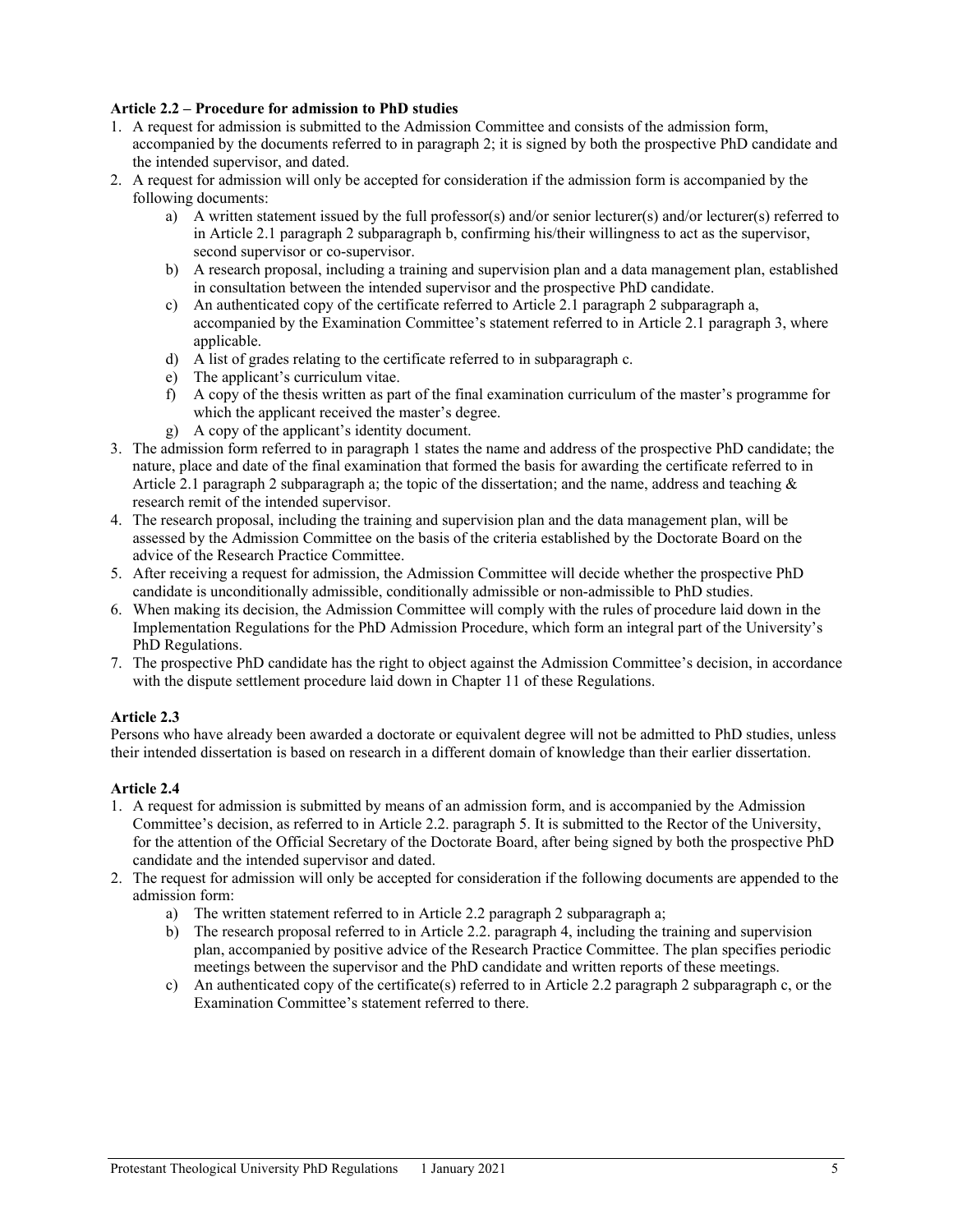# **Article 2.5**

- 1. The Doctorate Board decides on admission of the prospective PhD candidate to PhD studies. On behalf of the Rector, as chair of the Doctorate Board, written confirmation of the decision relating to admission to PhD studies is sent to the applicant. The decision states which full professor has been appointed by the Doctorate Board as the supervisor and, where applicable, as the co-supervisor. A copy of this decision is sent to the supervisor, the cosupervisor, where applicable, and the Head of the Graduate School of the PThU.
- 2. Together with the written confirmation of admission, the following documents are sent to the PhD candidate:
	- a) A copy of these PhD Regulations;
	- b) A document produced by the Doctorate Board, stating the mutual rights and obligations of the PhD candidate and the supervisor;
	- c) A copy of the Netherlands Code of Conduct for Research Integrity (VSNU, 2018).

#### **Article 2.6**

By way of derogation from the provisions of Articles 2.1 and 2.2 concerning the admission requirements, the Doctorate Board can decide to grant admission to a prospective PhD candidate if applying these articles would result in a situation of extreme unfairness for the prospective PhD candidate.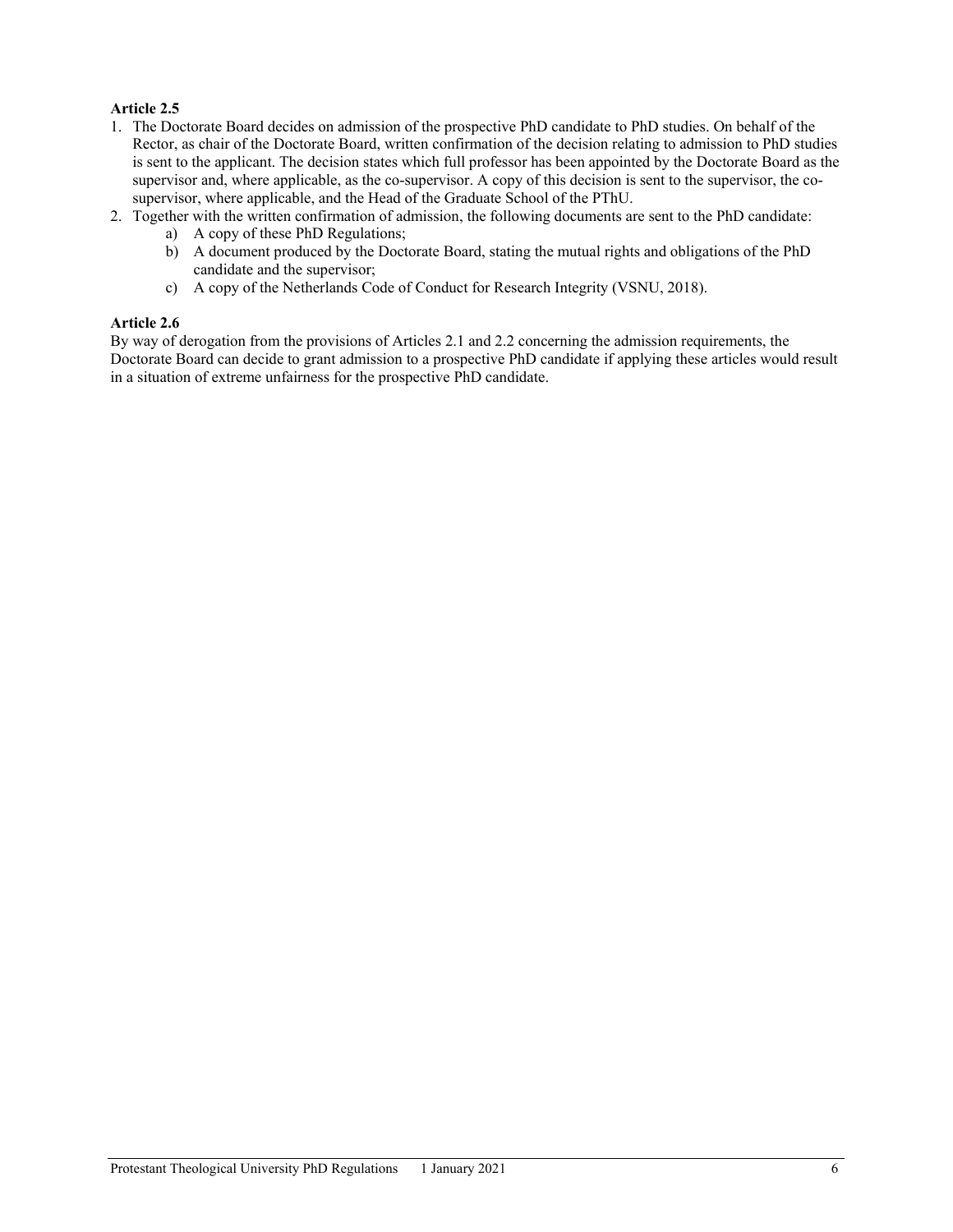## Chapter 3 – The PhD candidate

#### **Article 3.1 – The prospective PhD candidate**

- 1. Before submitting a request for admission to PhD studies, a prospective candidate who wishes to write a dissertation at the University – and who has not given notification that he wishes to engage in PhD studies at the University by participating in an application procedure relating to the job opening for a PhD candidate to be appointed on the basis of an employment contract – will approach the full professor or senior lecturer (US: associate professor) granted *ius promovendi* by the University whom he considers to be most appropriate, in order to discuss his intended research.
- 2. At the request of the prospective PhD candidate, the full professor or senior lecturer referred to in paragraph 1 will provide him with a written statement as referred to in Article 2.2 paragraph 2 subparagraph a.
- 3. The prospective PhD candidate may only submit a request for admission to PhD studies after receiving the statement referred to in paragraph 2. This request will only be accepted for consideration if it fulfils the requirements stipulated in Chapter 2 for a request for admission.
- 4. The request for admission to PhD studies must have been received by the Admission Committee no later than the last day of the time period for submitting a request for admission. The latest date before which a request for admission must have been received by the Admission Committee will be announced in good time by the Admission Committee.
- 5. If the prospective PhD candidate believes he can claim exemption from all or parts of the (Initial) Graduate School's curriculum, he must submit a reasoned request for exemption at the same time as the request for admission to PhD studies. After consulting the Head of the Graduate School, the Admission Committee will make a decision on this and send a copy of this decision to the full professor or senior lecturer referred to in paragraph 1.

## **Article 3.2 – The PhD candidate**

- 1. The PhD candidate submits the manuscript to his supervisor, second supervisor and/or co-supervisor for assessment, either in its entirety or in parts, and incorporates the agreed changes.
- 2. After incorporating the agreed changes, the PhD candidate submits the entire manuscript to the supervisor and second supervisor, with the written request to accept it as a dissertation, without prejudice to the PhD candidate's responsibility referred to in Article 7.1 paragraph 8.
- 3. The PhD candidate may not proceed to make copies of the manuscript as a dissertation until the Rector has given his approval, as referred to in Article 6.2 paragraph 7.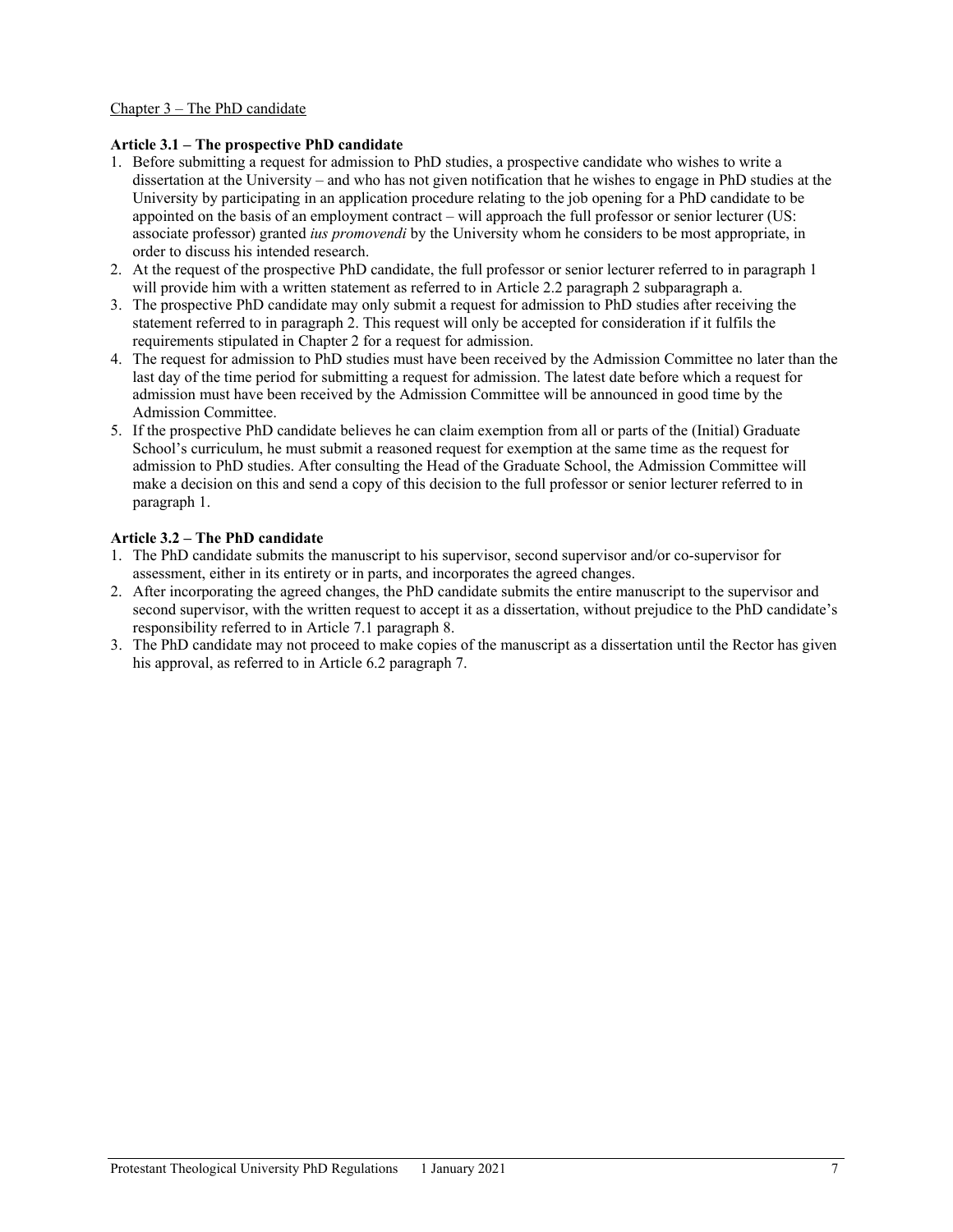# Chapter  $4$  – The supervisor

# **Article 4.1**

- 1. On the proposal of the person who has stated that he is willing to act as the supervisor, in accordance with Article 2.1 paragraph 2 subparagraph b, the Doctorate Board appoints the relevant full professor or senior lecturer (US: associate professor) with *ius promovendi* as the supervisor.
- 2. On the proposal of the person who has stated that he is willing to act as the supervisor, in accordance with Article 2.1 paragraph 2 subparagraph b, the Doctorate Board appoints a second person to supervise each PhD candidate: a supervisor or co-supervisor.
- 3. If two supervisors are appointed, the provisions of these Regulations relating to the supervisor apply for both of them.
- 4. Full professors of a different Dutch university or equivalent foreign academic education institution can act as a supervisor at the University. Full professors of a foreign institution can only act as a supervisor if they have the authority to do this in the country where that institution is located and if their appointment is subject to procedures similar to those for appointing full professors in Dutch universities.
- 5. A full professor as referred to in paragraph 4 can only be appointed as a second supervisor if he is actively involved in research on the topic (or an aspect of the topic) covered in the dissertation.
- 6. No more than two supervisors may be appointed for each PhD degree. If more than one supervisor has been appointed, the supervisors will decide on the division of tasks between them, after consulting the PhD candidate.
- 7. The full professor, senior lecturer or lecturer (US: assistant professor) is entitled to withdraw a statement as referred to in Article 2.2 paragraph 2 subparagraph a, in writing and stating the reasons.
- 8. The PhD candidate has the right to lodge an objection with the Doctorate Board against the decision referred to in the previous paragraph, in accordance with the dispute settlement procedure in Chapter 11 of these Regulations.

## **Article 4.2**

- 1. Full professors who have been granted honourable discharge retain their right to act as a supervisor for five years after their discharge until the date of the PhD defence. If a full professor is granted honourable discharge after being appointed as a supervisor, the decision to admit the PhD candidate to the defence of his dissertation must therefore be made within five years from the date of his discharge.
	- This five-year time limit can only be extended by a decision of the Doctorate Board.
- 2. Endowed professors and full professors with a temporary position are voting members of the Doctorate Board. At the request of the Doctorate Board, their membership of this Board may be extended for up to five years after the date of their leaving.
- 3. If the decision to admit the PhD candidate to the defence of his dissertation has not been made within the time limit referred to in paragraph 1, the appointment as supervisor will lapse and the Doctorate Board will appoint another supervisor, after consulting the PhD candidate.

## **Article 4.3**

- 1. The supervisor is responsible for supervising the PhD candidate in producing his dissertation in accordance with the training and supervision plan referred to in Article 2.4 paragraph 2 subparagraph b.
- 2. During the supervision and production of the dissertation, regular meetings will take place between the supervisor and the PhD candidate, as agreed in advance in the training and supervision plan. The supervisor will discuss any changes that he thinks should be made in the manuscript with the PhD candidate and, if applicable, the second supervisor or co-supervisor.
- 3. During the supervision, the supervisor is responsible for ensuring that:
	- a) the PhD candidate conducts his research independently;
		- b) the PhD research is conducted according to the University's code of conduct for research integrity and the code of conduct and/or professional code that applies to professional conduct in the relevant academic field;
		- c) insofar as the PhD research (or an aspect of the research) is funded by third parties, as few restrictions as possible are imposed on the research; and if restrictions are imposed on the freedom to publish data and results of the research, they do not conflict with academic freedom.
- 4. The supervision referred to in paragraphs 1 to 3 will aim to encourage completion of the dissertation within the time limit specified in the training and supervision plan.
- 5. The supervisor is responsible for ensuring that the dissertation fulfils the requirements imposed pursuant to these Regulations.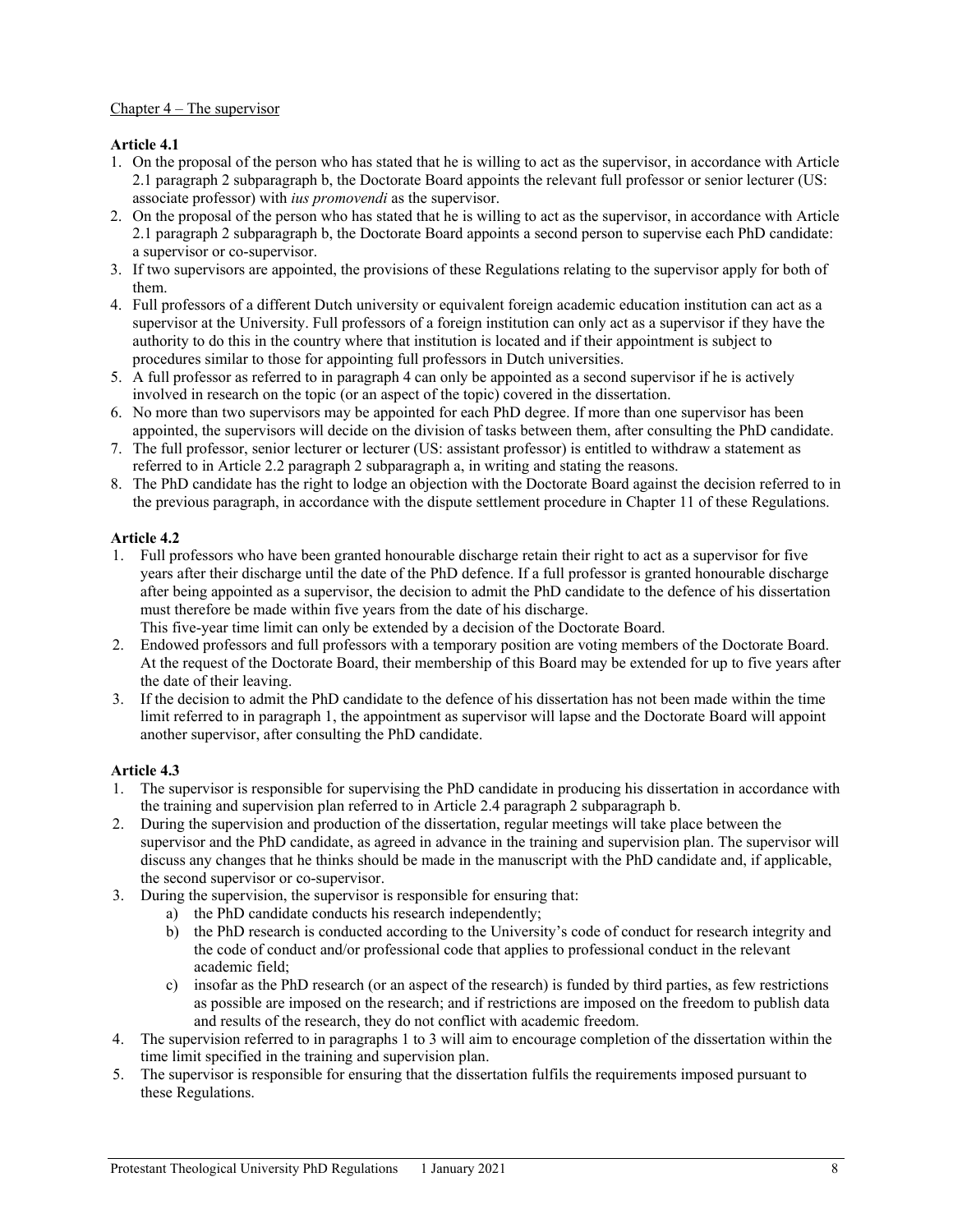# **Article 5.1**

- 1. On the proposal of the supervisor, the Doctorate Board can appoint a second supervisor and/or one or, if necessary, two co-supervisors.
- 2. A co-supervisor is a PhD-holding lecturer or senior lecturer (US: assistant or associate professor) in active employment at an academic education institution in the Netherlands or another country, who is actively involved in research on the topic (or an aspect of the topic) covered in the dissertation. In special cases, a PhD-holding expert who is not (or no longer) in active employment at an academic education institution can be appointed as a co-supervisor.
- 3. The supervisor will check that the person concerned is willing to accept the appointment as second supervisor or co-supervisor.
- 4. As a general rule, a second supervisor or co-supervisor may act in this capacity until five years after the end of his active employment.

## **Article 5.2**

- 1. The second supervisor or co-supervisor assists the supervisor, as referred to in Article 4.1, in supervising the PhD candidate.
- 2. The second supervisor or co-supervisor informs the supervisor in writing about his assessment of the quality of the manuscript presented to him as a dissertation.
- 3. If the second supervisor or co-supervisor is from a different Dutch university or a foreign academic education institution, the supervisor from this University is expected to advise the external second supervisor or cosupervisor, where necessary, with regard to compliance with the requirements stipulated in or pursuant to these Regulations.
- 4. The supervisor and second supervisor and co-supervisor will decide in consultation with the PhD candidate how the co-supervisor will be involved in the regular meetings between the supervisor and the PhD candidate, as referred to in Article 4.3 paragraph 2.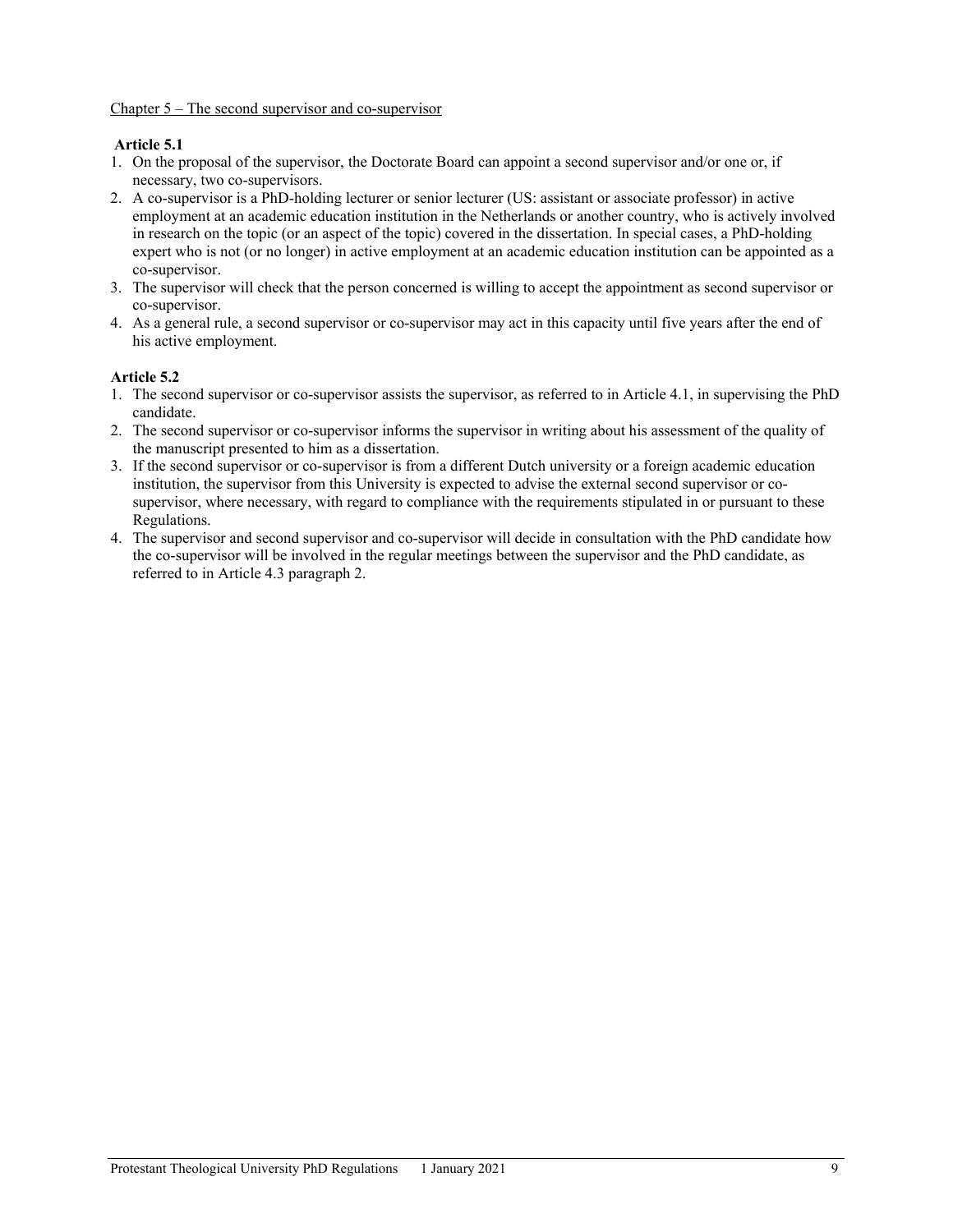## Chapter 6 – The Assessment Committee

#### **Article 6.1**

- 1. No more than four weeks after receiving the supervisor's approval referred to in Article 7.4, the Doctorate Board will appoint an Assessment Committee, comprising at least five voting members. The following conditions apply for the composition of this Committee:
	- − at least three full professors of the University or another Dutch university or foreign academic education institution;
	- − at least one and no more than two members from the academic staff of the University, no more than one of whom is a member of the supervisor's research group;
	- − at least three members of the Committee are from a university other than the university awarding the degree;
	- − members of the Committee may not be co-authors of articles included in the PhD candidate's dissertation.
- 2. The members of the Committee must hold a doctorate and/or *ius promovendi*. The majority of members of the Assessment Committee must be full professors.
- 3. The Assessment Committee is chaired by a full professor of the University. The Rector appoints one of the members of the Assessment Committee as its chair. The chair of the Assessment Committee reports to the Doctorate Board on behalf of this Committee.
- 4. The Rector, supervisor and co-supervisor may not be appointed as a member of the Assessment Committee.
- 5. The Rector appoints the members of the Assessment Committee on the written proposal of the supervisor, after consulting the Doctorate Board. The supervisor has checked that the persons concerned are willing to accept the appointment as a member of the Assessment Committee. The proposal is made using the appropriate form. The power to discharge the members of the Assessment Committee from their duties lies with the Rector of the University.
- 6. After consulting the Doctorate Board, the Rector may differ from the supervisor's proposal referred to in paragraph 5, stating the reasons. After checking that the persons concerned are willing to accept the appointment as a member of the Assessment Committee, the Rector informs the supervisor in writing about the names of the appointed members.
- 7. The supervisor is responsible for ensuring that each of the members of the Assessment Committee receives a copy of the manuscript in due time.

#### **Article 6.2**

- 1. Within six weeks after receiving the manuscript, the Assessment Committee will assess whether the PhD candidate has shown proof of competence in independently conducting research by means of the dissertation and can therefore be admitted to defence of the dissertation. In special cases, the Doctorate Board can extend this period once by 30 days.
- 2. The Assessment Committee's task is to make the assessment referred to in paragraph 1on the basis of a qualitative assessment of the submitted manuscript as a whole, from the perspective of the problem statement agreed between the supervisor and the PhD candidate. The Assessment Committee will check the manuscript against the learning outcomes referred to in Article 7.2 of these Regulations.
- 3. The individual members of the Committee are free to attach suggestions and/or recommendations to their positive or negative assessment.
- 4. The members of the Assessment Committee will send their assessment in writing to the chair of the Committee.
- 5. If all the members of the Assessment Committee consider that the manuscript satisfies the learning outcomes referred to in Article 7.2, the chair establishes that the manuscript has been approved as a dissertation. The chair records the decision in writing on behalf the Committee. The written record of the Assessment Committee's decision as set down by the chair is based on the assessments of the Committee members. The chair presents the written record of the Assessment Committee's decision to the Committee members for their advice, to be given within a period that he will determine. After the period set for the Committee members has elapsed and the chair has incorporated the advice of the Committee members, the chair sends the decision to the Doctorate Board for the attention of the Rector. After receiving the written decision, the Doctorate Board or, if so authorised, the Rector as chair of the Doctorate Board, decides – having read the Assessment Committee's decision – whether the PhD candidate can be admitted to the PhD defence. On behalf of the Doctorate Board, the Rector communicates the decision to the supervisor, the second supervisor and/or co-supervisor, the Assessment Committee and the PhD candidate.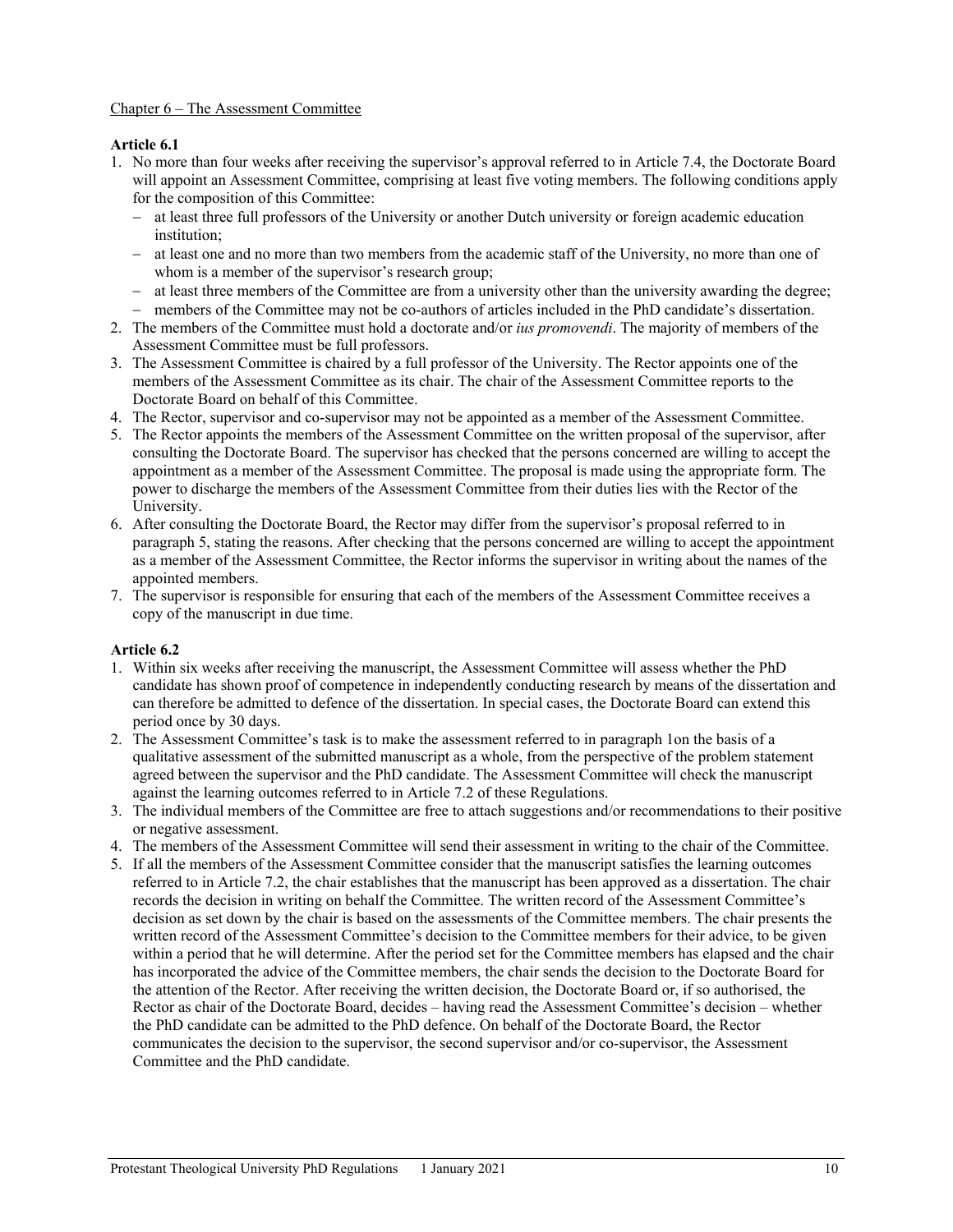- 6. If one or more of the members of the Assessment Committee consider that the manuscript does not satisfy the learning outcomes referred to in Article 7.2, the chair arranges for a discussion within the Committee. After this has taken place, the chair decides whether the PhD candidate needs to amend the manuscript, or whether the manuscript should be submitted to the Rector with advice. If the chair decides that amendments must be made to the manuscript, the chair will judge whether the PhD candidate will be able to change the manuscript within a short time in such a way that all the Committee members will consider that it satisfies the learning outcomes referred to in Article 7.2. If this is the case, then the chair, on behalf of the Assessment Committee, will offer the PhD candidate the opportunity to change the manuscript within a period of 120 days. After receiving the changed manuscript, paragraph 1 will again become applicable. If the manuscript cannot be amended within a short time, the chair of the Committee will report to the Rector about the situation that has arisen. The written record of the situation as set down by the chair is based on the assessments of the Committee members.
- 7. After receiving the Committee's report, the Rector will decide whether or not to approve the manuscript.
- 8. The following points are applicable for making a decision as referred to in paragraph 7:
	- a) If one member of the Assessment Committee considers that the manuscript does not satisfy the learning outcomes referred to in Article 7.2, while the other Committee members consider that the manuscript satisfies those learning outcomes, the Rector can approve the manuscript, provided that explicit reasons are appended to this decision;
	- b) If two members of the Assessment Committee consider that the manuscript does not satisfy the learning outcomes referred to in Article 7.2, while the other Committee members consider that the manuscript satisfies those learning outcomes, the Rector can only approve the manuscript after consulting the Doctorate Board and with a statement of compelling reasons that justify this decision;
	- c) If more than two members of the Assessment Committee consider that the manuscript does not satisfy the learning outcomes referred to in Article 7.2, the Rector will not approve the manuscript.
- 9. If the Rector does not approve the manuscript, the PhD candidate has the opportunity to submit a revised manuscript within a period to be determined by the Rector of no more than one year, unless the Rector thinks there are good reasons to assume that the PhD candidate will not be able to submit a revised manuscript that satisfies the learning outcomes referred to in Article 7.2 within this period. In this latter case, the Rector decides to terminate the PhD track.
- 10. A manuscript that has been revised pursuant to paragraph 9 will be assessed in accordance with the procedure set down in paragraphs 1 to 7. The Rector will decide whether the revised manuscript is approved or rejected. If the Rector rejects the revised manuscript, the PhD track will be terminated.
- 11. If the Rector makes a decision by exercising the power granted to him in paragraph 8, the Rector will render account for this decision to the Doctorate Board, in writing and stating the reasons, before the decision is made to admit the PhD candidate to the PhD defence, as referred to in paragraph 12.
- 12. After the decision has been made to approve the manuscript, the Doctorate Board or, if so authorised, the Rector as chair of the Doctorate Board, decides – having read the Assessment Committee's decision and, if paragraph 11 is applicable, the account rendered for the Rector's decision – whether the PhD candidate can be admitted to the PhD defence. On behalf of the Doctorate Board, the Rector communicates the decision to the supervisor, the second supervisor and/or co-supervisor, if applicable, the Assessment Committee and the PhD candidate. The PhD candidate can lodge an objection in writing against a decision as referred to in paragraph 9 or paragraph 10, in accordance with the provisions of Article 11.2 of these Regulations.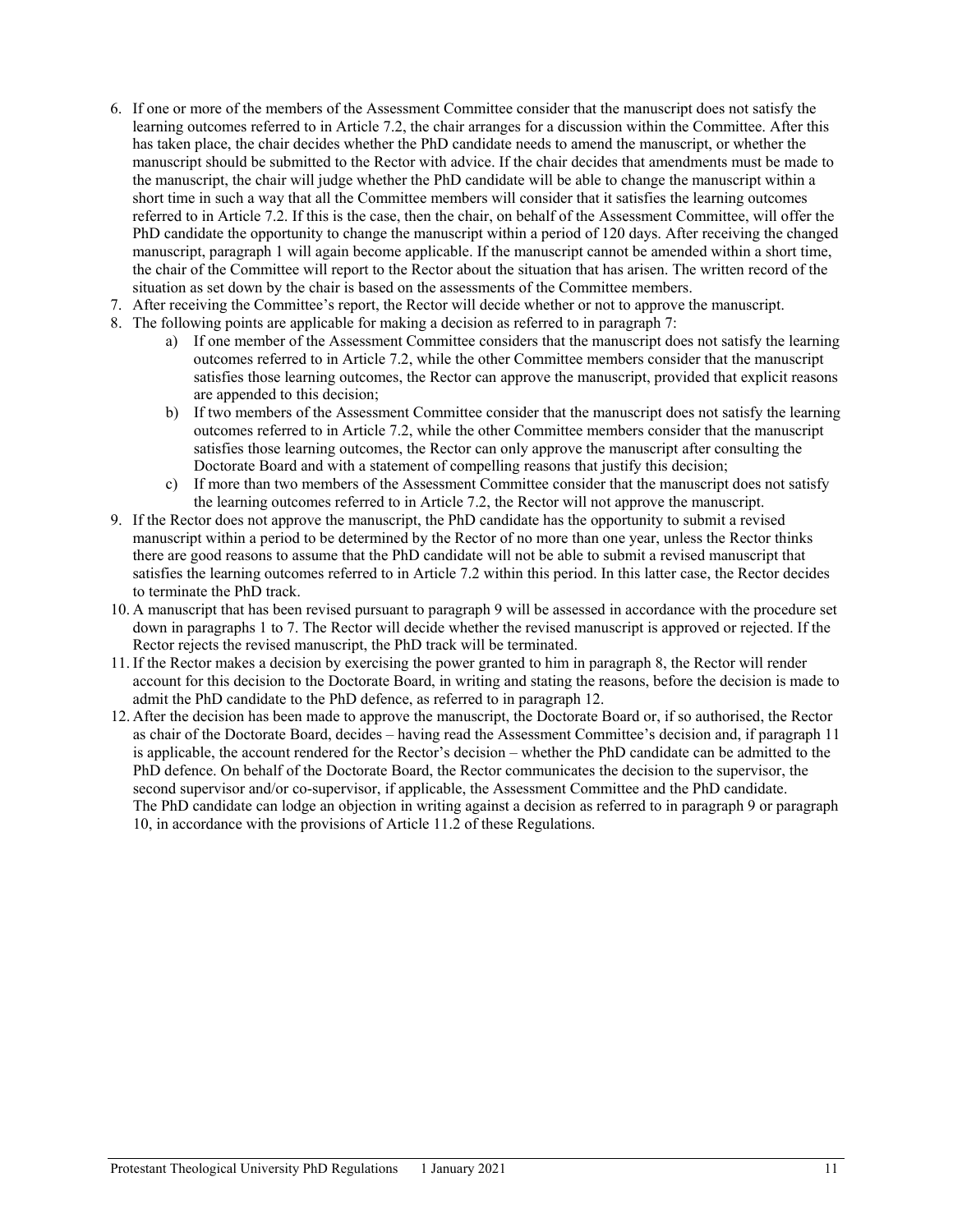# Chapter 7 – The dissertation

# **Article 7.1**

- 1. Admission to the PhD defence is granted to persons who:
	- have written a dissertation as proof of competence in independently conducting research;
	- − have received a positive decision of the Doctorate Board as referred to in Article 6.2 paragraph 12 or Article 11.6 paragraph 1.
	- have fulfilled the other requirements stipulated in or pursuant to these Regulations.

Persons who have been rejected for a PhD defence at one of the other Dutch universities will not be admitted to the PhD defence at this University for the period of that rejection.

- 2. A dissertation may consist of either an academic monograph about a specific topic or a collection of several separate academic articles, all or some of which have already been published, provided that they are sufficiently related to one another with regard to a specific topic.
- 3. If the dissertation consists of the collection of articles referred to in paragraph 2, the required relationship between those articles must be explained in an introductory chapter and a closing chapter. The length of these chapters should be similar and substantial.
- 4. If the dissertation consists of the collection of articles referred to in paragraph 2, the PhD candidate's own contribution must be sufficiently demonstrated for each article. The supervisor will submit a written statement to the Assessment Committee, as referred to in Chapter 6, showing that the contribution of the PhD candidate is an essential component of the research concerned, and therefore sufficiently demonstrates that the PhD candidate is able to independently conduct scientific research.
- 5. If previously published academic articles are combined to form a dissertation, in accordance with paragraph 2, they must have been published within a period of five years preceding the admission to the PhD defence, unless the Doctorate Board has granted dispensation from this requirement at the supervisor's request.
- 6. Insofar as the academic articles referred to in paragraph 2 were written in collaboration with other authors, the PhD candidate must provide the supervisor with a written statement from those other authors, showing that the publications may be used for the dissertation.
- 7. The research that forms the basis for the dissertation must fulfil the following requirements:
	- − the PhD candidate conducted the research independently or made an essential contribution to the research;
	- − the research was conducted in compliance with the code of conduct and/or professional code that applies to professional conduct in the relevant academic field and as set down in the Netherlands Code of Conduct for Research Integrity (VSNU, 2018)
- 8. The PhD candidate is responsible for the dissertation as an academic contribution.

## **Article 7.2 Learning outcomes**

- 1. By conducting original research, the PhD candidate has contributed to extending the boundaries of knowledge, through a substantial amount of work that withstands assessment by peers.
- 2. The PhD candidate has demonstrated that he systematically understands a substantial knowledge domain and has mastered the skills and methods of research in this knowledge domain.
- 3. The PhD candidate has demonstrated that he can design, develop, execute and adjust a substantial research programme.
- 4. The PhD candidate is capable of critical analysis, evaluation and synthesis of new and complex ideas.
- 5. The PhD candidate communicates with other scholars in his discipline and the wider academic community about the knowledge domain in which he has expertise.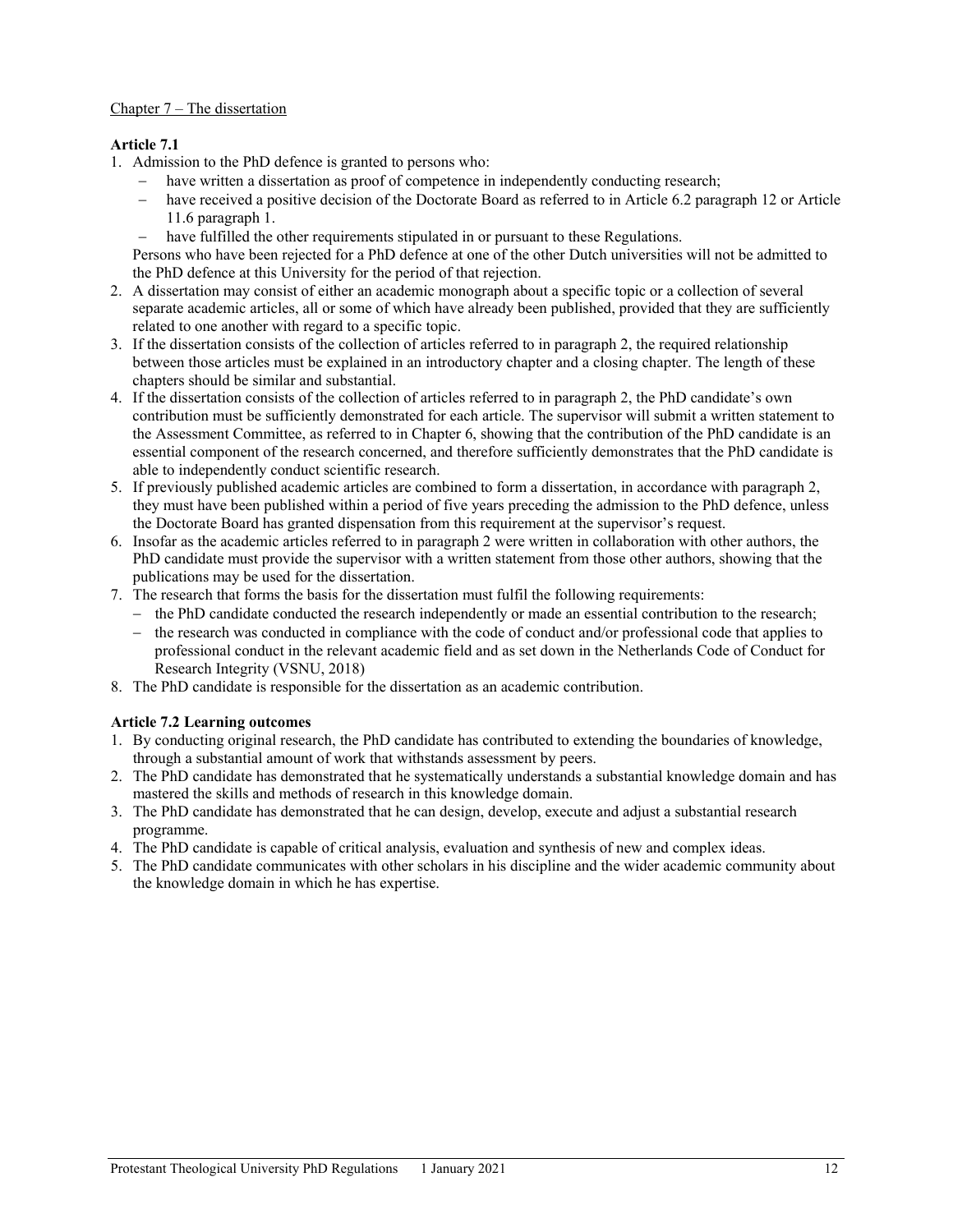## **Article 7.3 Assessment of the manuscript by the supervisor and co-supervisor**

- 1. The supervisor is responsible for assessment of the manuscript as a dissertation. The supervisor assesses whether the PhD candidate has satisfied the learning outcomes referred to in Article 7.2 by checking the manuscript submitted to him against at least the following points:
	- a) the importance of the topic;
	- b) the importance of the problem statement and its precise definition;
	- c) the originality of the treatment;
	- d) the academic standard of the arrangement, analysis and processing of the material;
	- e) the soundness of the methodology used for this analysis;
	- f) the derivation of new insights and views;
	- g) a critical confrontation of the author's own conclusions with existing theories or views;
	- h) a creative approach to the academic field covered in the dissertation;
	- i) restraint in producing the text;
	- j) balanced structure of the dissertation and clarity of style.

The supervisor will also assess whether the manuscript fulfils the other requirements stipulated in these Regulations. When assessing the manuscript, the supervisor will, if applicable, take into account the view of the co-supervisor, in accordance with the provisions of Article 7.4 paragraph 2.

2. After consulting the PhD candidate and, if applicable, the co-supervisor, the supervisor can require the PhD candidate to change certain aspects of the manuscript.

#### **Article 7.4**

- 1. The supervisor will only decide on the PhD candidate's request for approval of a manuscript as a dissertation if the PhD candidate has fulfilled the requirements stipulated in these Regulations.
- 2. The supervisor will provide the co-supervisor with the opportunity in due time to give his assessment of a manuscript submitted for approval as a dissertation. The co-supervisor will give his assessment in writing. The supervisor will not approve the manuscript until he has received the co-supervisor's assessment. The supervisor will attach this assessment when communicating his decision about approval of the manuscript to the PhD candidate.
- 3. The supervisor will decide within two months after receiving the manuscript about whether to approve it as a dissertation, unless the PhD candidate consents to a longer time limit for this decision. The supervisor will notify his decision about approval of the manuscript to the PhD candidate in writing and will send a copy of his decision to the Doctorate Board.
- 4. If the time limit referred to in paragraph 3 is exceeded, the PhD candidate can request the Doctorate Board to order the supervisor to make his decision about approval before a specific date. The Doctorate Board will decide within 30 days after receiving the request.
- 5. After the supervisor has approved the manuscript, it will be submitted for assessment to the members of the Assessment Committee, as referred to in Article 6.1 of these Regulations.

## **Article 7.5**

If the supervisor does not approve the manuscript as a dissertation, then the Doctorate Board, at the request of the PhD candidate and after consulting the PhD candidate and the supervisor, can appoint another supervisor in accordance with the provisions of Article 4.1.

## **Article 7.6**

- 1. Every manuscript that serves as a dissertation for the PhD defence must be published in a printed version, i.e. a bibliographically traceable version.
- 2. The PhD candidate is responsible for making copies of the dissertation and distributing them.
- 3. At least four weeks before the date of the PhD defence, the PhD candidate will deliver 40 copies of the dissertation and the propositions to the University Office.
- 4. A digital version of the dissertation will be published by the University Library at least four weeks after the PhD defence. If all or part of the dissertation is under embargo, the digital publication will be limited to the parts that are not under embargo, and also the cover, title page, table of contents and summary of the dissertation in Dutch and English. The parts that are under embargo will be published when the stated embargo is lifted.
- 5. For the purpose of the digital publication of the dissertation referred to in paragraph 4, the PhD candidate will supply the dissertation in digital format, in a manner to be determined by the University Librarian, at least four weeks before the PhD defence.
- 6. For the purpose of the digital version of the dissertation referred to in paragraph 5, the following points apply:
	- a) At least four weeks before the date of the PhD defence, the PhD candidate will provide the University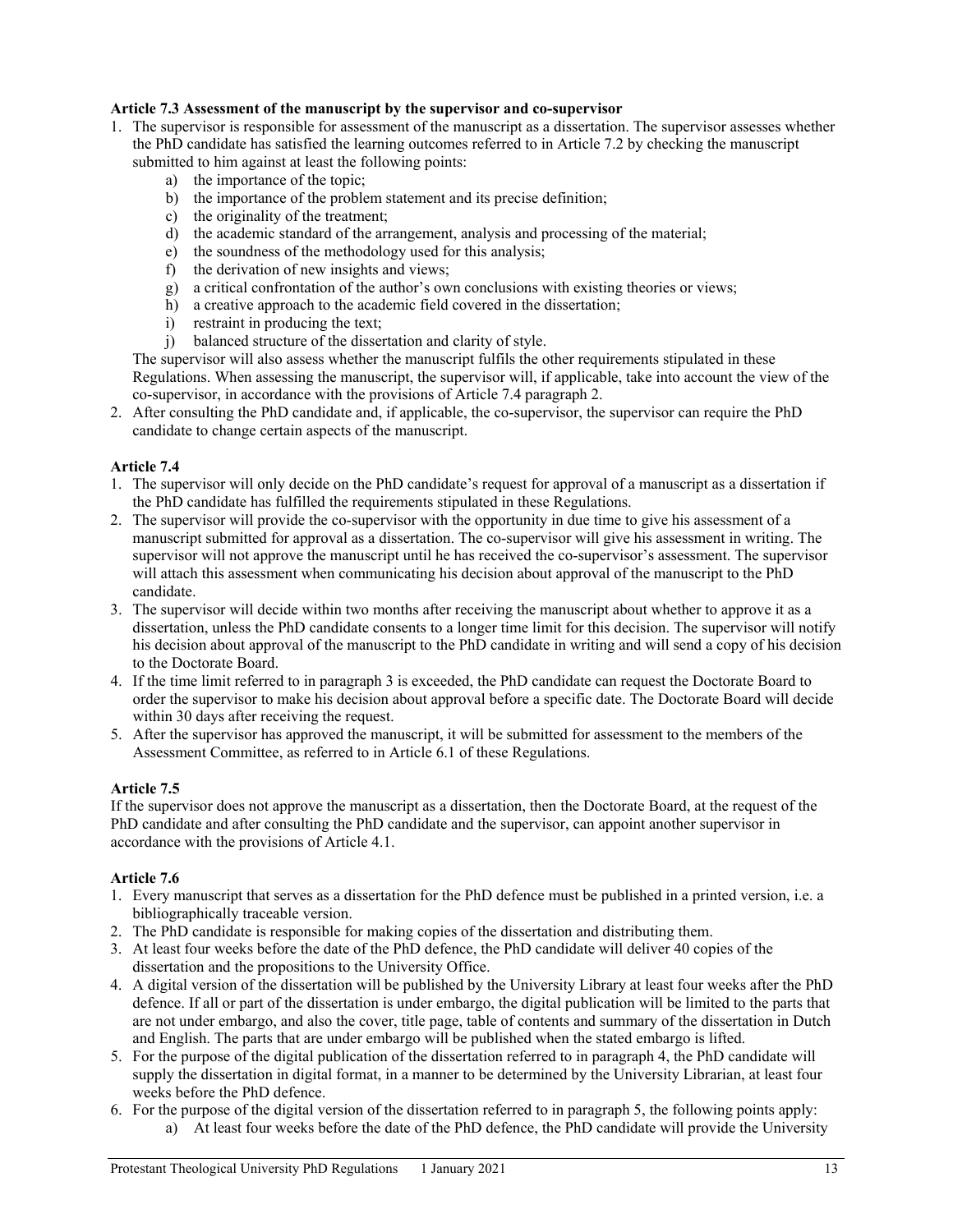with a licence for non-exclusive publication of the dissertation in digital format, if necessary with a temporary embargo;

- b) The PhD candidate is obliged to sign the standard licence agreement produced by the Executive Board for providing this licence;
- c) The licence agreement provides for payment to the PhD candidate for supplying the dissertation in accordance with paragraphs 3 and 4.
- 7. The Rector can exempt the PhD candidate from the provisions of paragraph 1, provided that a printed version of the dissertation is published no more than two years after the PhD defence. A request for this exemption must be accompanied by a written statement from a publisher.

## **Article 7.7**

- 1. At least ten propositions must be appended to the dissertation.
- 2. At least four of the propositions referred to in paragraph 1 must relate to the content of the dissertation; at least four of the propositions must relate to the other areas of theology, and no more than two propositions must relate to a topic or topics of the PhD candidate's choice.

## **Article 7.8**

- 1. The dissertation and the propositions must be written in Dutch, German, English or French, or with the approval of the Doctorate Board – in another language.
- 2. If the dissertation is written in Dutch, then at least a translation in German, English or French of the title and a summary of the content will be added.
- 3. If the dissertation is written in German, English or French, then a translation in Dutch at least of the title and a summary of the content will be added.
- 4. If the dissertation is written in a language other than Dutch, German, English or French, then at least a translation in Dutch of the title and a summary of the content, and a translation in German, English or French of the title and a summary of the content will be added.

#### **Article 7.9**

- 1. The dissertation includes:
	- − a title page in accordance with the model appended to these Regulations, stating the first name(s) and family name of the author as registered in the Civil Register, the title and subtitle of the dissertation and the date of the PhD defence;
	- − a table of contents;
	- − the necessary indexes. If the supervisor has agreed that the dissertation does not need to contain a subject index, it must include a detailed table of contents.
- 2. The reverse of the title page must only show the following information:
	- − the supervisor's name, and the statement that he is acting in this capacity;
	- − the co-supervisor's name, and the statement that he is acting in this capacity;
	- − the CIP data National Library of the Netherlands, The Hague. The organisation that has financially supported or enabled the realisation of the dissertation can, if so wished, be stated at the foot of the page referred to in this paragraph.
- 3. The title page and its reverse must be submitted for approval to the chair of the Doctorate Board.
- 4. The dissertation should be no more than 100,000 words in length, including footnotes, excluding bibliography and appendices. At the written request of the supervisor, the Doctorate Board may allow this limit to be exceeded.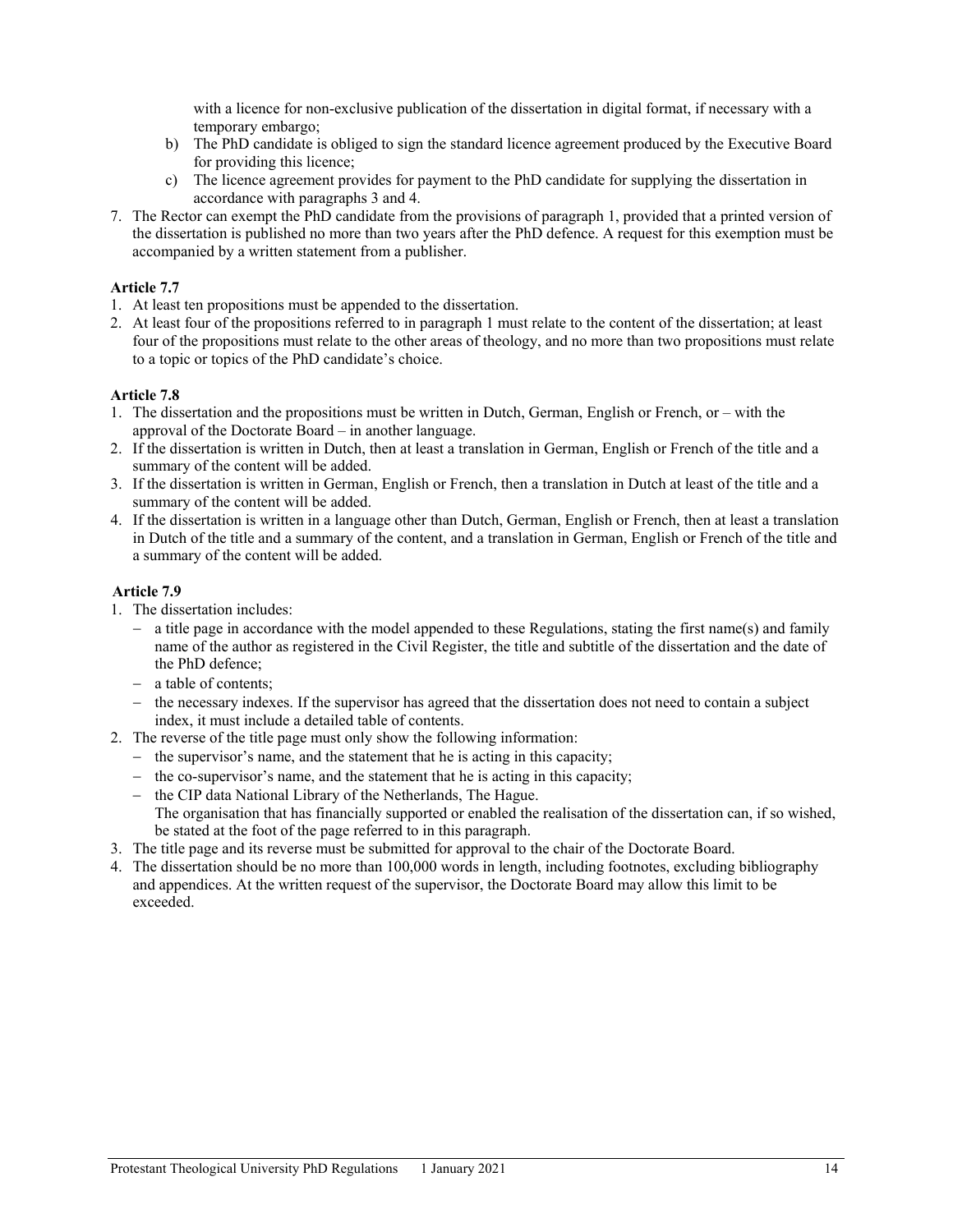# **Article 7.10**

- 1. The dissertation includes a brief curriculum vitae of the PhD candidate.
- 2. This curriculum vitae contains at least:
	- − date and place of birth;
	- − the years in which the PhD candidate followed pre-university and university education, or comparable education, and the institution(s) where this took place;
	- − any special honours classifications awarded with the certificates;
	- − if applicable, details of professional practice after completing the university education;
	- − if applicable, details of the institute where the PhD research was conducted.

# Chapter 7A – The training

## **Article 7a.1 – The scope and content of the training**

- 1. The PhD candidate and the supervisor discuss the content of the training, which is then set down in the training and supervision plan. After unconditional admission to PhD studies, the training is worth at least 15 ECTS.
- 2. Unconditional admission to PhD studies is only possible if the Admission Committee considers that the prospective PhD candidate has sufficient knowledge of current insights and requirements relating to academic integrity and of current scientific methods and techniques in the field that is relevant for the research. If the Admission Committee considers that the prospective PhD candidate does not have sufficient knowledge of the two elements referred to in the previous sentence, the Admission Committee will refer the prospective PhD candidate to the University's Initial Graduate School, where the curriculum includes modules on academic integrity and research methods and techniques, each worth 5 ECTS.
- 3. In addition to the modules referred to in paragraph 2, the Initial Graduate School curriculum also includes a module on writing a research proposal, which is worth 5 ECTS. The Admission Committee will refer the prospective PhD candidate to this module if he cannot be granted unconditional admission to PhD studies because he does not have an approved research proposal.
- 4. After receiving unconditional admission to PhD studies, the PhD candidate will be registered in the research school that is relevant for the research.
- 5. The Executive Board is responsible for providing an adequate range of sufficiently high-quality training, and sufficient time and resources to follow this training.
- 6. At the request of the (prospective) PhD candidate, the Rector can grant exemption from parts of the training, provided that the decision to grant exemption explains how the (prospective) PhD candidate has already met the learning outcomes of that part of the training.
- 7. The Rector can authorise the Head of the Graduate School to perform the tasks referred to in paragraph 6.

## **Article 7a.2 – Assessment of the training**

- 1. After the supervisor has approved the manuscript, the PhD candidate submits a request to the Head of the Graduate School to issue the training certificate.
- 2. The training will be assessed in the manner stipulated by the Head of the Graduate School and approved by the Doctorate Board.
- 3. The Head of the Graduate School will inform the PhD candidate and the supervisor about the outcome of the assessment.
- 4. The Head of the Graduate School will present the training certificate to the PhD candidate.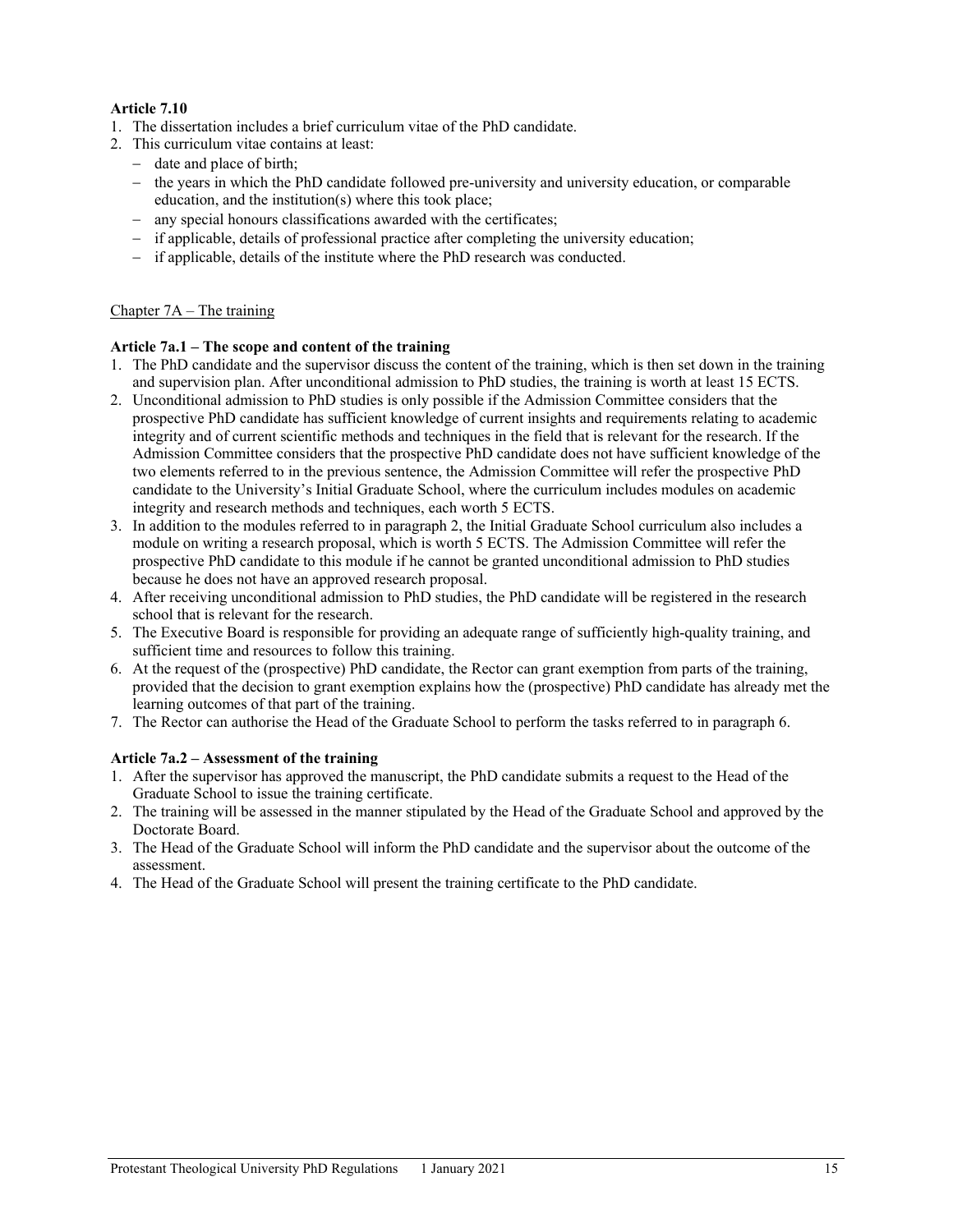# Chapter 8 – The PhD defence

# **Article 8.1**

- 1. The PhD defence takes place in public in a special session of the Doctorate Board.
- 2. The supervisor, the co-supervisor and the members of the Assessment Committee, who are not members of the Doctorate Board, will in any case be added to the Doctorate Board for each PhD defence.

# **Article 8.2**

- 1. The Doctorate Board has the task of preparing the opposition. The Doctorate Board or, at the Board's request, the supervisor has the task of arranging a sufficient number of opponents to ensure a reasonable opposition.
- 2. All members of the Doctorate Board have the right to put forward objections. The members of the Assessment Committee are also invited to participate in the opposition.
- 3. With the permission of the Rector, other persons may also participate in the opposition. Those eligible are:
	- − persons who hold a doctorate and have expertise in the field of the dissertation topic
	- − or in exceptional cases persons who do not hold a doctorate but have recognised expertise relating to the dissertation topic.

# **Article 8.3**

- 1. The opposition must fulfil the requirements of being relevant and of an academic standard.
- 2. The contents of the proposed opposition will be notified in due time to the Rector.
- 3. The PhD candidate will not receive advance notification of the opposition's contents.

# **Article 8.4**

- 1. The PhD defence takes place in public. The time and place of this public meeting are determined by or on behalf of the Rector in consultation with the supervisor and the PhD candidate.
- 2. The Rector is responsible for ensuring that the date and place of the defence are announced at least three weeks in advance. This is done by displaying the title page and the propositions on the University notice board or in another, similar way.
- 3. The Rector acts as the chair of the public meeting referred to in paragraph 1. In the absence of the Rector, or if the Rector has been appointed as the supervisor, his powers as the chair will be temporarily exercised by another full professor of the University, to be appointed for this occasion by the Rector.
- 4. For one academic hour (i.e. 45 minutes) the PhD candidate will defend his dissertation against the objections put forward by the members of the Doctorate Board, in particular by the members of the Assessment Committee referred to in Article 6.1, and by all those who have been given permission to do this by the Rector, in accordance with Article 8.2.

## **Article 8.5**

- 1. The protocol for this public meeting and the formula for the defence, the formula after the defence and the formula for awarding the PhD are determined by the Doctorate Board and attached as an appendix to these Regulations. The Doctorate Board is entitled to make different arrangements for each location.
- *2.* The defence will preferably take place in Dutch. On the proposal of the supervisor, the Rector can grant exemption from this, and the language in which the dissertation was written can be used.
- *3.* The Rector's permission is required for making video and/or sound recordings. This permission must be requested at least three working days before the PhD defence.

## **Article 8.6**

- 1. The chair opens the public meeting, says the academic prayer and then invites the opponents to present their objections in a pre-arranged order.
- 2. The chair regulates the proceedings in such a way that the PhD candidate has the opportunity to answer each objection in turn, ensuring that the opposition does not take up a disproportionate share of the time allowed for the discussion.
- 3. The public meeting is suspended 45 minutes after it started. This suspension is announced by the Beadle, with the words 'Hora est'.
- 4. The Doctorate Board then withdraws for deliberations.

## **Article 8.7**

1. The deliberations referred to in Article 8.6 paragraph 4 are not public.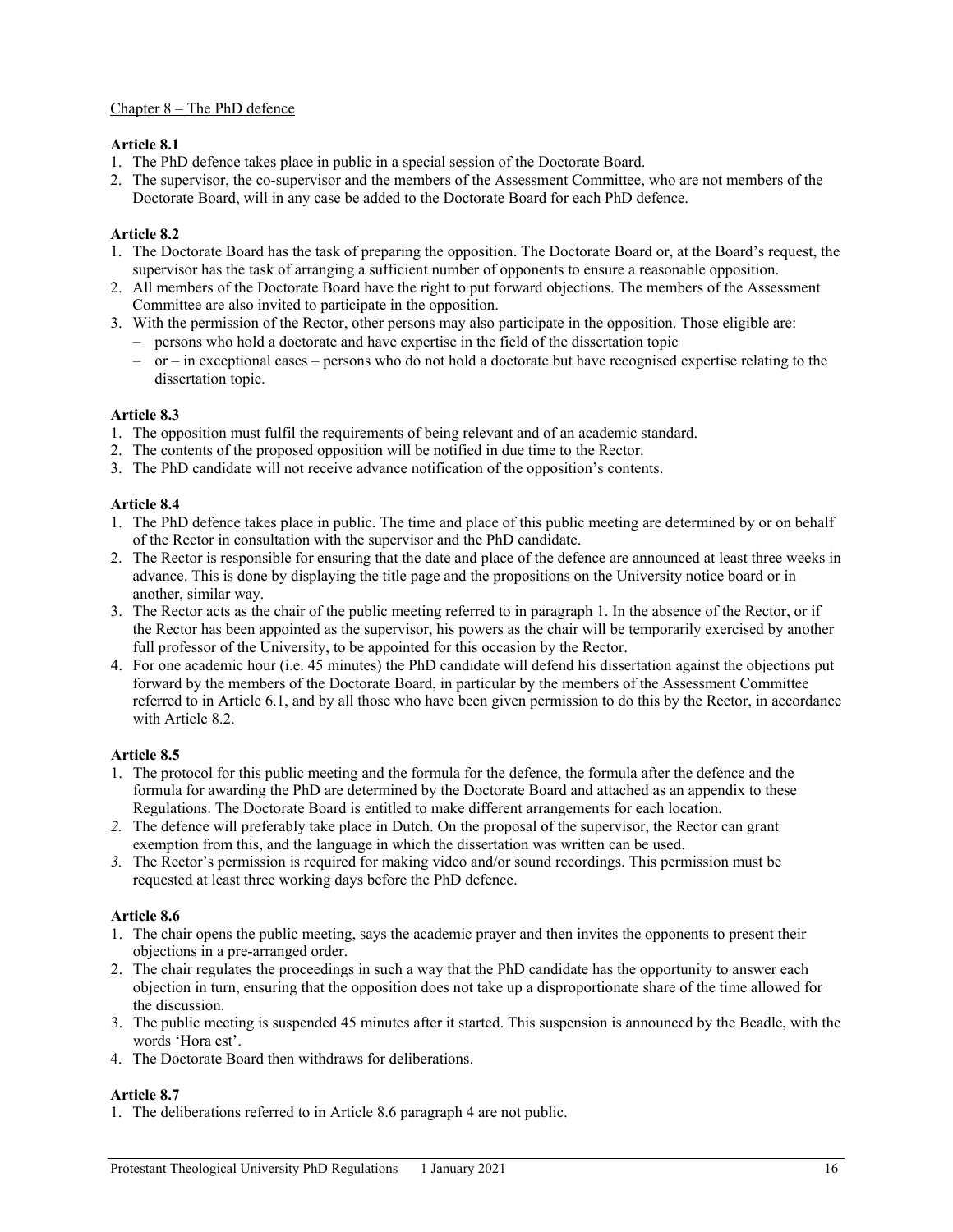- 2. The dissertation and propositions, together with their defence, are assessed by the Doctorate Board, including the opponents referred to in Article 8.1 paragraph 2.
- 3. In the deliberations referred to in paragraph 1, the supervisor and the chair of the Doctorate Board report on their findings and make a proposal about awarding the doctorate. Other members of the Doctorate Board and the added members may also address the meeting, if they so wish.
- 4. The Doctorate Board awards the title of doctor to the PhD candidate by simple majority of votes, where each of the present members of the Doctorate Board has one vote. The supervisor and, if applicable, the co-supervisor have an advisory vote with respect to the decision about awarding the doctorate. Voting takes place by means of the members present expressing their consent, also taking account of the PhD candidate's defence of the dissertation. In the event of a tie, the doctorate is not awarded.
- 5. If the doctorate is awarded, the certificate is signed by the Rector of the University and the supervisor.

# **Article 8.8**

- 1. After the deliberations referred to in Article 8.6 paragraph 4 have concluded, the chair of the Doctorate Board reopens the public meeting and announces the Doctorate Board's decision.
- 2. If the doctorate is awarded, the supervisor at the chair's request confers the awarded title on the PhD candidate and presents him with the certificate.
- 3. The supervisor or, with the chair's permission, the second supervisor or co-supervisor then addresses the PhD graduate.
- 4. The Rector then says the doxology and closes the meeting.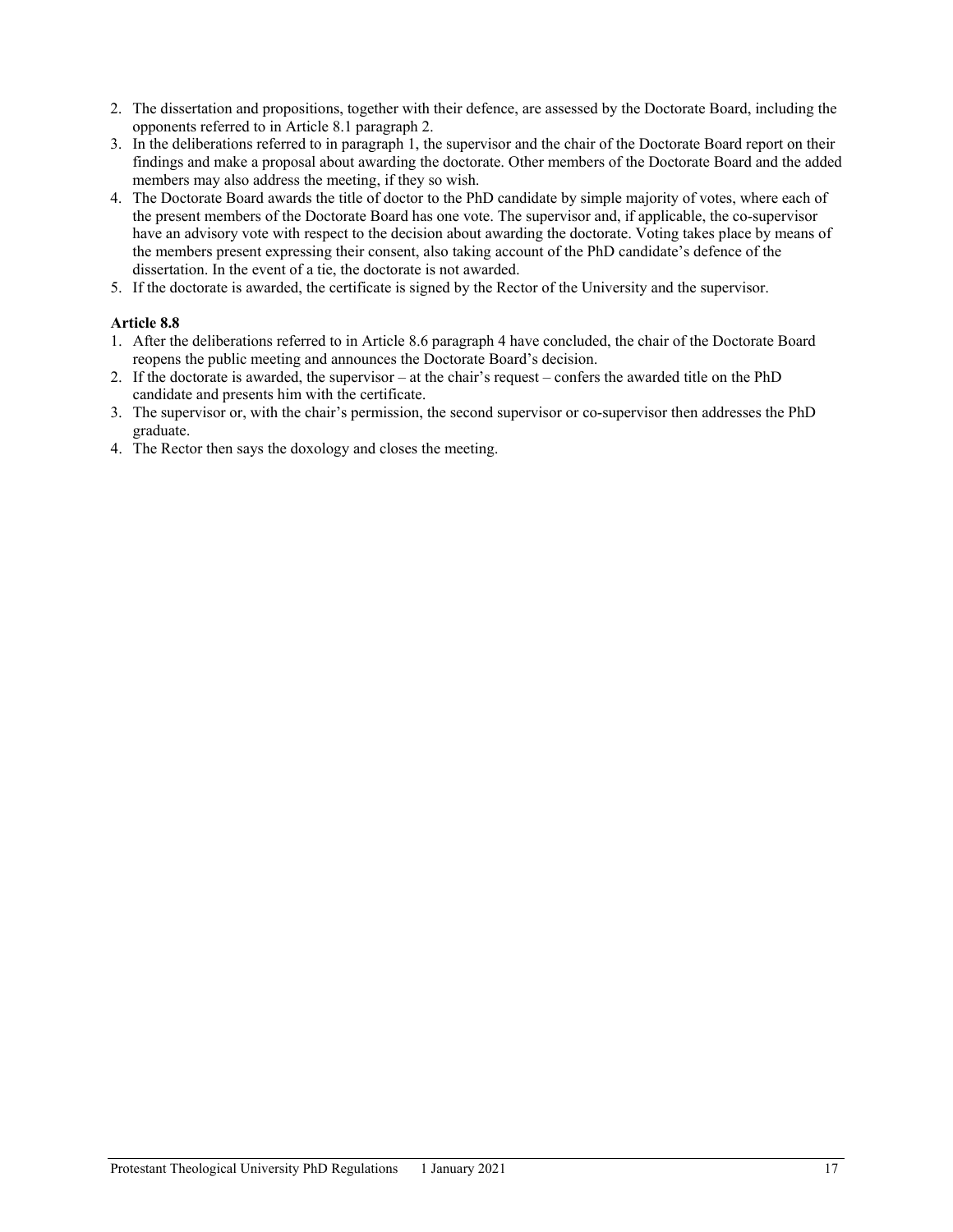## Chapter 9 – The 'cum laude' distinction

# **Article 9.1**

- 1. If the supervisor or, if applicable, the second supervisor or co-supervisor considers that the PhD candidate has demonstrated exceptional competence in his dissertation, he should submit a written, reasoned request for the award of the 'cum laude' distinction to the Rector at least 60 days before the PhD defence. A request of this nature may be submitted by any member of the Assessment Committee before this stipulated time limit.
- 2. If a proposal is made for award of the 'cum laude' distinction, the Rector will submit the request immediately to the Assessment Committee for advice. The Committee will assess whether the manuscript fulfils at least the following criteria, in addition to the conditions referred to in Article 7.2:
	- a) Excellent academic quality and originality, measured by national and international standards;
	- b) Demonstrable added value to the discipline with respect to theory development and genuinely new insights;
	- c) High level of independence in conducting the research;
	- d) Excellent written presentation.
- 3. The Assessment Committee will provide the Rector with written advice on the request for award of the 'cum laude' distinction within 14 days. If more than one member of the Assessment Committee votes against this request, the advice will be that the 'cum laude' distinction should not be awarded.
- 4. If the Assessment Committee gives positive advice on awarding the 'cum laude' distinction, the Rector will immediately appoint two external referees. The supervisor will suggest four possible names, from which the Rector will choose two.
- 5. The referees are full professors or senior lecturers (US: associate professors) and experts in the field of the dissertation. The referees may not be members of the Assessment Committee or the Doctorate Board.
- 6. The referees are asked to provide the Rector with their advice in writing.
- 7. If the Assessment Committee has given positive advice on awarding the 'cum laude' distinction and this advice is supported by the advice of the external referees, the Rector will send the written request for award of the 'cum laude' distinction to the Doctorate Board. In such a case, the members and added members of the Doctorate Board will receive copies of the request and the advice.

## **Article 9.2**

- 1. If the Doctorate Board receives a proposal as referred to in Article 9.1 paragraph 7, a meeting of the Doctorate Board will be held before the PhD defence.
- 2. During the meeting referred to in paragraph 1, the Doctorate Board deliberates on the request for award of the 'cum laude' distinction and on the advice received.
- 3. A definitive decision on awarding the 'cum laude' distinction will be made during the deliberations referred to in Article 8.6 paragraph 4. The definitive decision-making during these deliberations will also take account of the defence of the dissertation.
- 4. The 'cum laude' distinction will not be awarded if more than one of the members and added members of the Doctorate Board present at the PhD defence objects to it being awarded. The supervisor and co-supervisor have an advisory vote with respect to the decision about awarding the 'cum laude' distinction.
- 5. If the doctorate is awarded with the 'cum laude' distinction, the Rector will announce this after reopening the public meeting, as referred to in Article 8.8.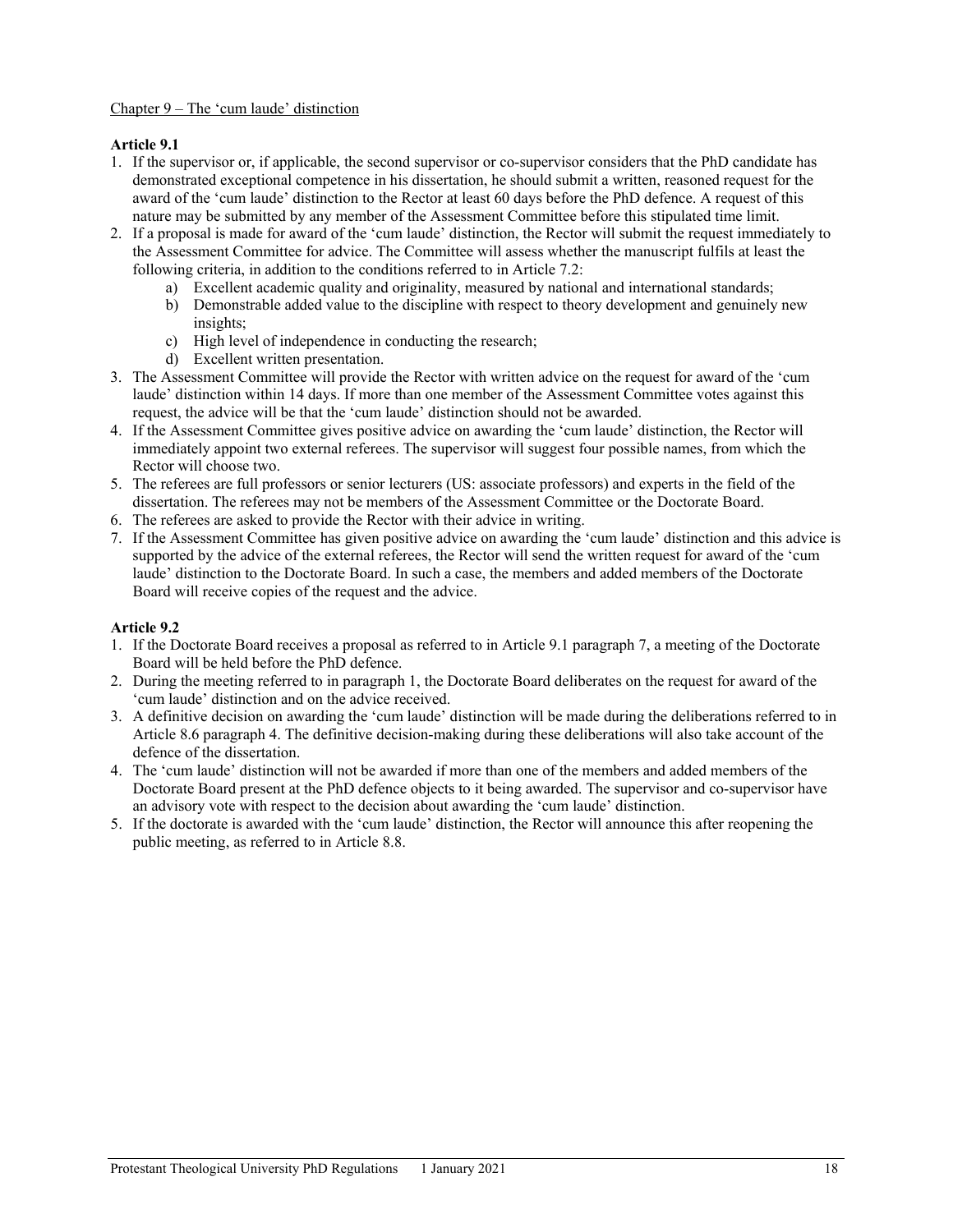# Chapter 10 – The honorary doctorate

# **Article 10.1**

- 1. The Doctorate Board is entitled to confer an honorary doctorate at the recommendation of the Board of Professors and having consulted the Executive Board.
- 2. In accordance with the provisions of Article 7.19 of the Act, the honorary doctorate can be conferred on a Dutch citizen or citizen of another country who fulfils one or more of the following criteria:
	- − has accomplished a professional academic achievement without formal academic recognition, as reflected in publications of generally recognised high quality;
	- − has conducted multidisciplinary academic research, as reflected in publications of generally recognised high quality and in invited addresses at international academic conferences and to academic institutes;
	- has performed activities of societal and/or cultural significance befitting the special character of the Protestant Theological University, or activities that reflect the special character of the University, which can be verifiably confirmed by oral and written work, or in another verifiable manner;
	- − has made a highly exceptional contribution to the church and theology.

# **Article 10.2**

- 1. If the Doctorate Board intends to make a recommendation as referred to in Article 10.1 paragraph 1, the Executive Board will be consulted in confidence. In preparation for this, the Doctorate Board may appoint an ad hoc committee to formulate a reasoned proposal, stating at least why the doctorate is requested for the recommended person.
- 2. After receiving the Executive Board's advice, the Doctorate Board makes a decision about conferring the honorary doctorate.
- 3. All the members of the Doctorate Board have the right to vote on whether to confer the honorary doctorate. The decision to confer the honorary doctorate can only be made if a positive vote is cast by at least all but one of the members present when the vote is taken.

## **Article 10.3**

- 1. If the Doctorate Board decides to confer the honorary doctorate, it will appoint a full professor of the University to act as the supervisor.
- 2. The decision referred to in Article 10.2 paragraph 3 will be communicated confidentially to the candidate, the supervisor, the Executive Board and the Board of Trustees.
- 3. The decision will not be made public until the candidate has confirmed that he is willing to accept the honorary doctorate.

## **Article 10.4**

- 1. The conferral of the honorary doctorate takes place in public in a special session of the Doctorate Board. The Rector issues invitations to the ceremony on behalf of the Doctorate Board.
- 2. At the request of the Rector, the appointed supervisor states the reasons for conferring the honorary doctorate and confers the awarded title on the candidate.
- 3. A special text is formulated for the presented certificate, which is embellished with the University's wax seal.
- 4. The honorary doctor is presented with a gown, to which a medal is attached. The gown is made in the colours of the PThU house style. The medal bears the same image as the University seal.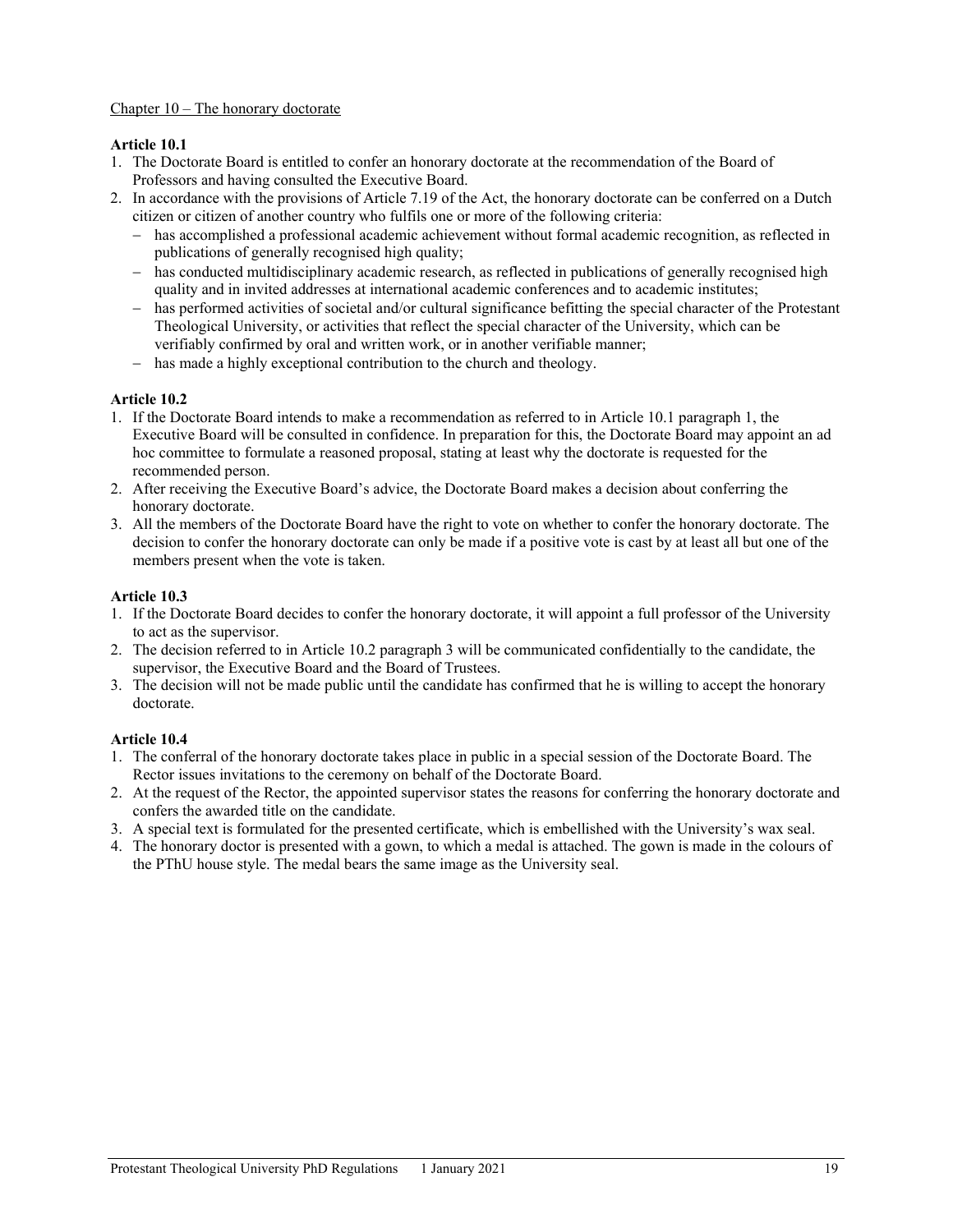#### **Article 11.1 – Scope of the dispute settlement procedure**

- 1. A PhD candidate can ask the Doctorate Board for mediation or complaint handling in the event of a problem or dispute pertaining to acts or decisions of supervisors, co-supervisors, the Doctorate Board itself or persons acting on behalf of the Doctorate Board, in particular the PhD Admission Committee, and the Head of the Graduate School.
- 2. The provisions of the General Administrative Law Act (Awb) are applicable.
- 3. The chair of the Doctorate Board will provide appropriately for mediation or complaint handling within the meaning of Chapter 9 of the General Administrative Law Act.
- 4. The dispute settlement procedure of the PhD Regulations is not applicable to disputes relating to legal status.
- 5. The dispute settlement procedure of the PhD Regulations is not applicable to complaints or disputes arising from acts or statements to which the University's Complaint Regulations on Undesirable Conduct are applicable.

#### **Article 11.2 – Evaluation and assessment of the progress of the PhD research**

- 1. The supervisor and the PhD candidate together evaluate the progress of the PhD research each year on the basis of the training and supervision plan.
- 2. If the PhD candidate was granted unconditional admission to PhD studies and works full-time on his PhD research, the supervisor will assess the progress of the research on the basis of the agreements set down in the training and supervision plan no later than one month before the end of the second year after unconditional admission to PhD studies. Based on this assessment, the supervisor will make an intended decision on whether or not to maintain his willingness to continue with supervision of the PhD candidate in his PhD research.
- 3. If the PhD candidate was granted unconditional admission to PhD studies and works part-time on his PhD research, the evaluation and assessment of the progress of the research project is subject to the same provisions as set down in the other paragraphs of this article, with the exception that the assessment on which the supervisor bases his decision on whether or not he is willing to continue with supervision of the PhD candidate will be carried out by the supervisor no later than the end of the third year after unconditional admission to PhD studies.
- 4. If the assessment gives the supervisor cause to consider that the PhD research will not result in the award of a doctorate, in view of insufficient effort or competence of the PhD candidate or for any other reason, the supervisor will notify this to the PhD candidate and the Rector. The same applies if the supervisor thinks that, for a similar reason, the PhD track will take an unacceptably long time to complete. After receiving the notification, the Rector will discuss the situation with the supervisor, the second supervisor and/or co-supervisor, if applicable, the PhD candidate and the Head of the Graduate School. The Rector will then make a reasoned decision to:
	- a) ask the supervisor to continue the PhD track, possibly with additional measures to address the supervisor's concerns; or
	- b) ask the Doctorate Board to appoint a different supervisor; or
	- c) terminate the PhD track.
- 5. If a PhD candidate considers that, due to deficiencies in the supervision, a PhD track will not result in the award of a doctorate, or will take an unacceptably long time to complete, he will notify this to the supervisor and the Rector. After receiving the notification, the Rector will discuss the situation with the supervisor, the second supervisor and/or co-supervisor, the PhD candidate and the Head of the Graduate School. The Rector will then make a reasoned decision to:
	- a) instruct the supervisor or co-supervisor to continue the PhD track and to offer better supervision within this; or
	- b) ask the Doctorate Board to appoint a different supervisor or co-supervisor.
- 6. A PhD candidate who wishes to terminate the PhD track will notify the supervisor and the Rector of this. If the PhD candidate is working on the PhD research on the basis of an employment contract, he should take account of the statutory notice period. The Rector will then terminate the PhD track as from the first day of the month following that in which the PhD candidate gave written notification that he wished to terminate the PhD track, except where a longer period is required due to a mandatory notice period imposed by law and regulations.
- 7. If a supervisor does not approve the dissertation, the PhD candidate can ask the Doctorate Board to appoint a different supervisor. The Doctorate Board will not make a decision about the PhD candidate's request until it has consulted the Rector, the supervisor, the second supervisor and/or co-supervisor and the Head of the Graduate School about the matter.
- 8. If a request to appoint a different supervisor is made to the Doctorate Board pursuant to this article, both the Rector and the PhD candidate can make suggestions about who this should be. If the Doctorate Board does not find a suitable person who is willing to take over the supervisor's task, the Rector will terminate the PhD track.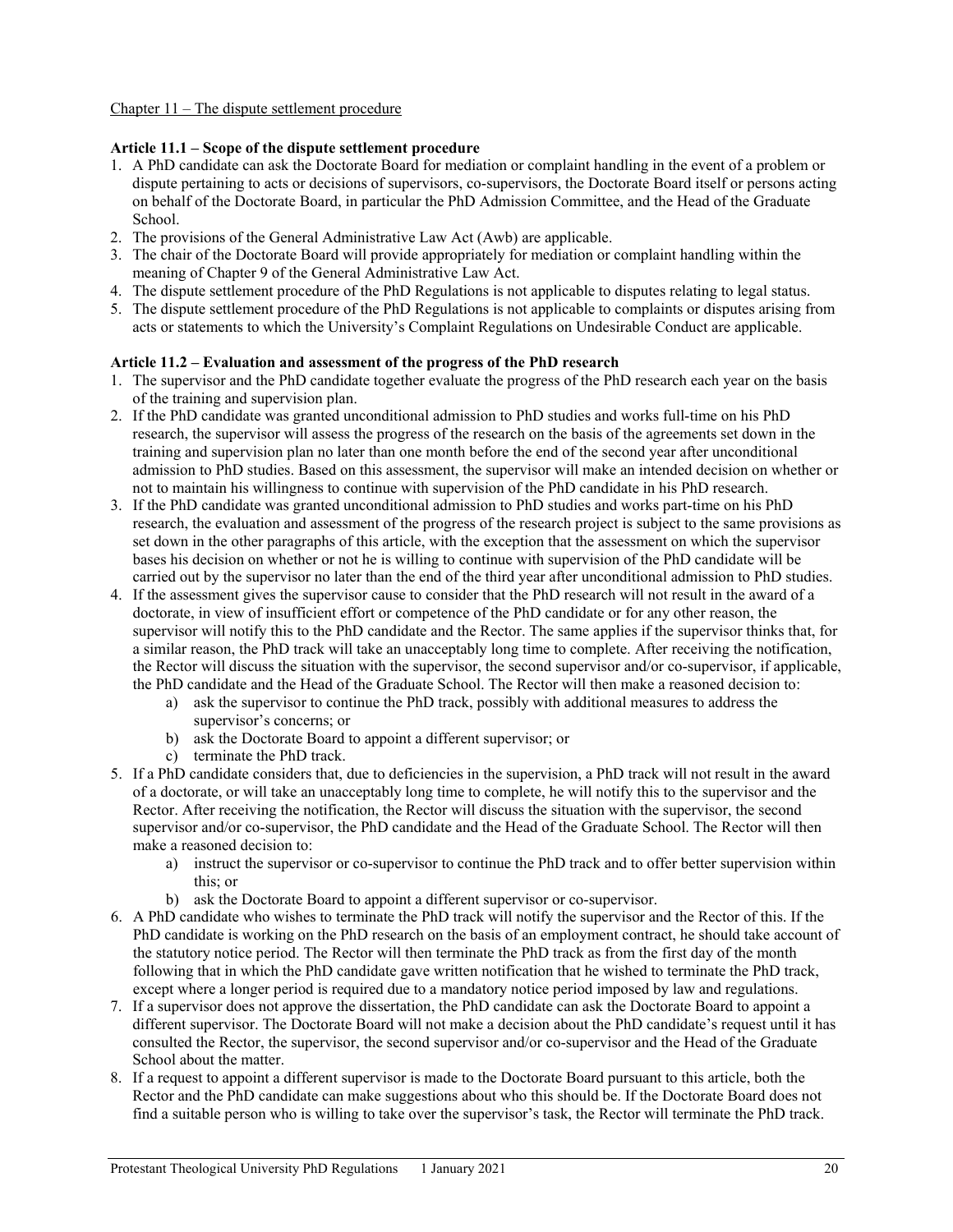## **Article 11.3 – Mediation in disputes and submitting the request**

- 1. If a dispute arises during the PhD research or concerning the supervisor's approval of the manuscript as a dissertation, the Rector will provide mediation.
- 2. If the mediation does not result in agreement within eight days, the Rector will communicate this in writing to both of the parties. Either of the parties can then submit a clearly defined request to the Doctorate Board within six weeks after the date of the Rector's communication.

# **Article 11.4 – Dispute Advisory Committee**

- 1. The Doctorate Board will appoint a Dispute Advisory Committee within four weeks after receiving a request as referred to in Article 11.3 paragraph 2.
- 2. The Dispute Advisory Committee consists of three full professors who are not involved in the PhD research to which the dispute pertains.
- 3. The secretary of the Doctorate Board will be appointed as the secretary of the Committee.

## **Article 11.5 – Procedure of the Dispute Advisory Committee**

- 1. The Committee first gives the party about whom the complaint was made the opportunity to reply in writing to the submitted request, and will then hear the parties concerned in a closed session and, where necessary, will consult experts.
- 2. The secretary will produce a report of the hearing. The report will be sent for information to the parties who were heard at the hearing.
- 3. The Committee will issue written advice to the Doctorate Board within six weeks after the Committee was appointed by the Doctorate Board. The reasons for the advice will be stated, and the advice will include at least a report of the hearing of the parties and, where applicable, the experts.

# **Article 11.6 – Decision of the Doctorate Board**

- 1. Within four weeks after receiving the advice, but in any case within ten weeks after receiving the request, the Doctorate Board will communicate its written, reasoned decision to the person who submitted the request and to the other parties involved in the dispute procedure.
- 2. The written advice of the Dispute Advisory Committee will be enclosed with the Doctorate Board's decision.
- 3. If the decision with respect to the request differs from the advice issued by the Dispute Advisory Committee, the reasons for this will be stated in the decision.

## **Article 11.7 – Time limits**

The Doctorate Board can extend the time limits referred to in Article 11.5 paragraph 3 and Article 11.6 paragraph 1 once by 30 days, if there is a compelling reason for this.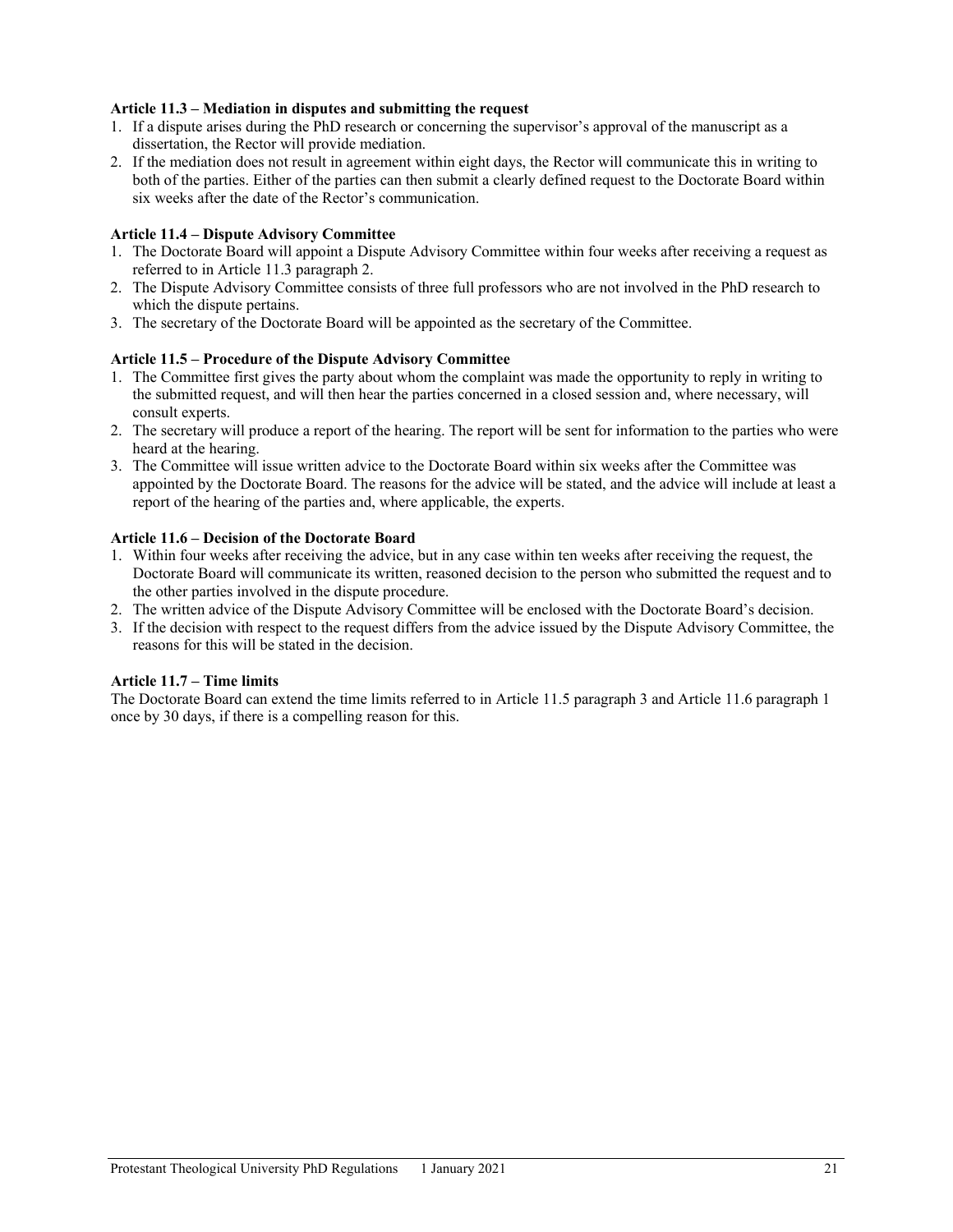## **Article 12.1 – Definition**

- 1. Arrangements can be made between the PThU and one or more Dutch or foreign academic education institutions about the conditions under which the institutions will award a joint doctorate on the basis of a dissertation that complies with the provisions of this chapter.
- 2. The arrangements referred to in paragraph 1 will be set down in a formal agreement with the collaborative partner.

## **Article 12.2 – Approval of Doctorate Board**

- 1. A joint doctorate is awarded by the Doctorate Board, together with a similar body at the Dutch or foreign academic education institution or institutions with which arrangements have been made, as referred to in Article 12.1.
- 2. A joint doctorate at the PThU can only take place after the Rector's written permission has been obtained before commencement of the PhD track.
- 3. If a joint doctorate is proposed, the supervisor will submit a written request for a joint doctorate to the Rector. This request will document the content and composition of the joint PhD track, and will demonstrate that the dissertation will be prepared in a formal collaboration with the partner institution(s). The partner institution(s) will make a substantial contribution to the PhD track.
- 4. The joint PhD defence is subject to the rules of the institution where the dissertation is defended. If the defence takes place at the PThU, these Regulations are fully applicable.
- 5. The doctorate is awarded by the Doctorate Board, together with a similar body at the Dutch or foreign institution or institutions with which the PThU entered into an agreement to jointly award the doctorate.

#### **Article 12.3 – The responsible supervisors**

- 1. The research for a joint doctorate is conducted under the responsibility of a full professor of the PThU and a full professor of each of the partner institutions with which there is a collaboration agreement as referred to in Article 12.1. Both or all of these full professors are appointed as supervisors by the Doctorate Board.
- 2. Full professors of partner institutions with which the PThU entered into the agreement referred to in Article 12.1 and under whose responsibility the research is conducted must satisfy the conditions stipulated in Article 4.1 paragraph 4.

## **Article 12.4 – Joint doctorate with a foreign partner**

If the research relates to a joint doctorate with one or more foreign partners, the PhD candidate will spend at least six months at the partner institution(s) to conduct research for the dissertation. A statement to this effect will be submitted to the Rector.

# **Article 12.5 – Approval of the dissertation**

- 1. The dissertation for a joint doctorate has to be approved by an Assessment Committee that is appointed in consultation with the collaborative partner(s). This Committee will include at least one full professor who is a member of the Doctorate Board of the PThU.
- 2. Without prejudice to the provisions of this chapter, the dissertation must fulfil the requirements referred to in these Regulations.

## **Article 12.6 – The PhD defence**

The PhD defence will take place entirely or partly in the language of at least one of the countries where the academic education institution as referred to in Article 12.1 is located.

# **Article 12.7 – Certificate**

As evidence of the award of the joint doctorate, the PhD graduate will receive a certificate. The format of this certificate will be agreed in consultation with the collaborative partner(s).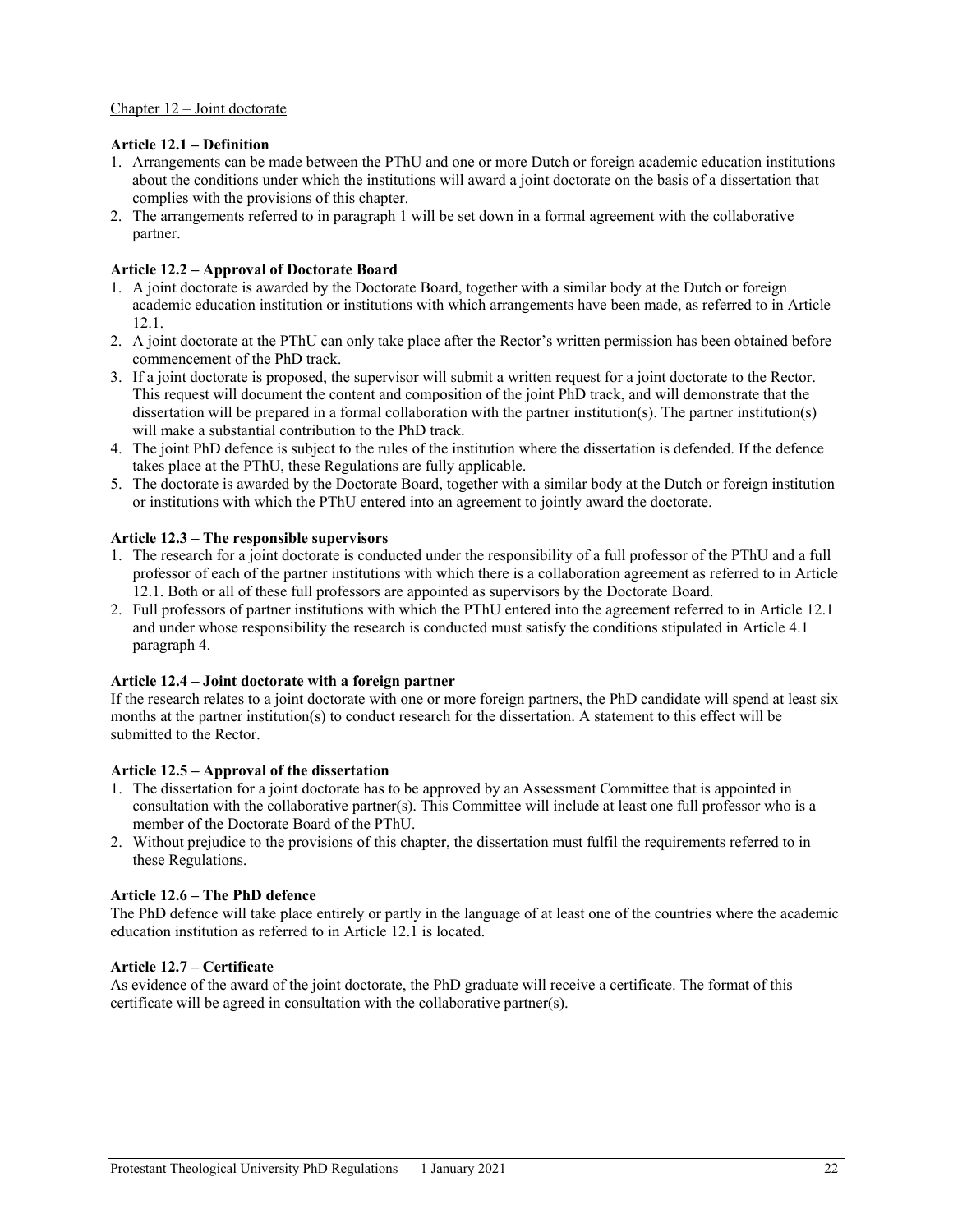#### Chapter 13 – Double doctorate

#### **Article 13.1 – Definition**

A double doctorate means the simultaneous award of a doctorate at the PThU and at another Dutch or foreign academic education institution with which the PThU has entered into an agreement to this effect.

#### **Article 13.2 – Approval by the Doctorate Board**

- 1. A double doctorate at the PThU can only take place after the Rector's written permission has been obtained in advance.
- 2. The supervisor must submit the written request for a double doctorate to the Rector. This request must demonstrate that the dissertation was prepared in a formal collaboration of the two institutions.

#### **Article 13.3 – The responsible supervisors**

- 1. The research for a double doctorate is conducted under the responsibility of a full professor of the PThU and a full professor of the partner institution with which there is a collaboration agreement as referred to in Article 13.1. Both of these full professors are appointed by the Doctorate Board as supervisors.
- 2. Full professors of partner institutions with which the PThU entered into the agreement referred to in Article 13.1 and under whose responsibility the research is conducted must satisfy the conditions stipulated in Article 4.1 paragraph 4.

#### **Article 13.4 – Approval of the dissertation**

- 1. The dissertation for a double doctorate has to be approved by the Assessment Committee that is appointed in accordance with Chapter 7 of these Regulations or by the relevant Doctorate Committee or Assessment Committee or equivalent body of the partner academic education institution.
- 2. Without prejudice to the provisions of this chapter, the dissertation must fulfil the requirements referred to in these Regulations.

#### **Article 13.5 – The PhD defence**

- 1. The PhD defence at the PThU will take place in accordance with the provisions of Chapter 8 of these Regulations.
- 2. The agreement referred to in Article 13.1 will include the provision that the double PhD defence will first take place at the PThU and then at the partner academic education institution.
- 3. The dissertation will be defended at both the PThU and the partner academic education institution within a period of four months.

#### **Article 13.6 – Certificate**

In the case of a double doctorate, the reverse of the certificate will include a reference to the certificate of the institution with which the PThU entered into the agreement referred to in Article 13.1.